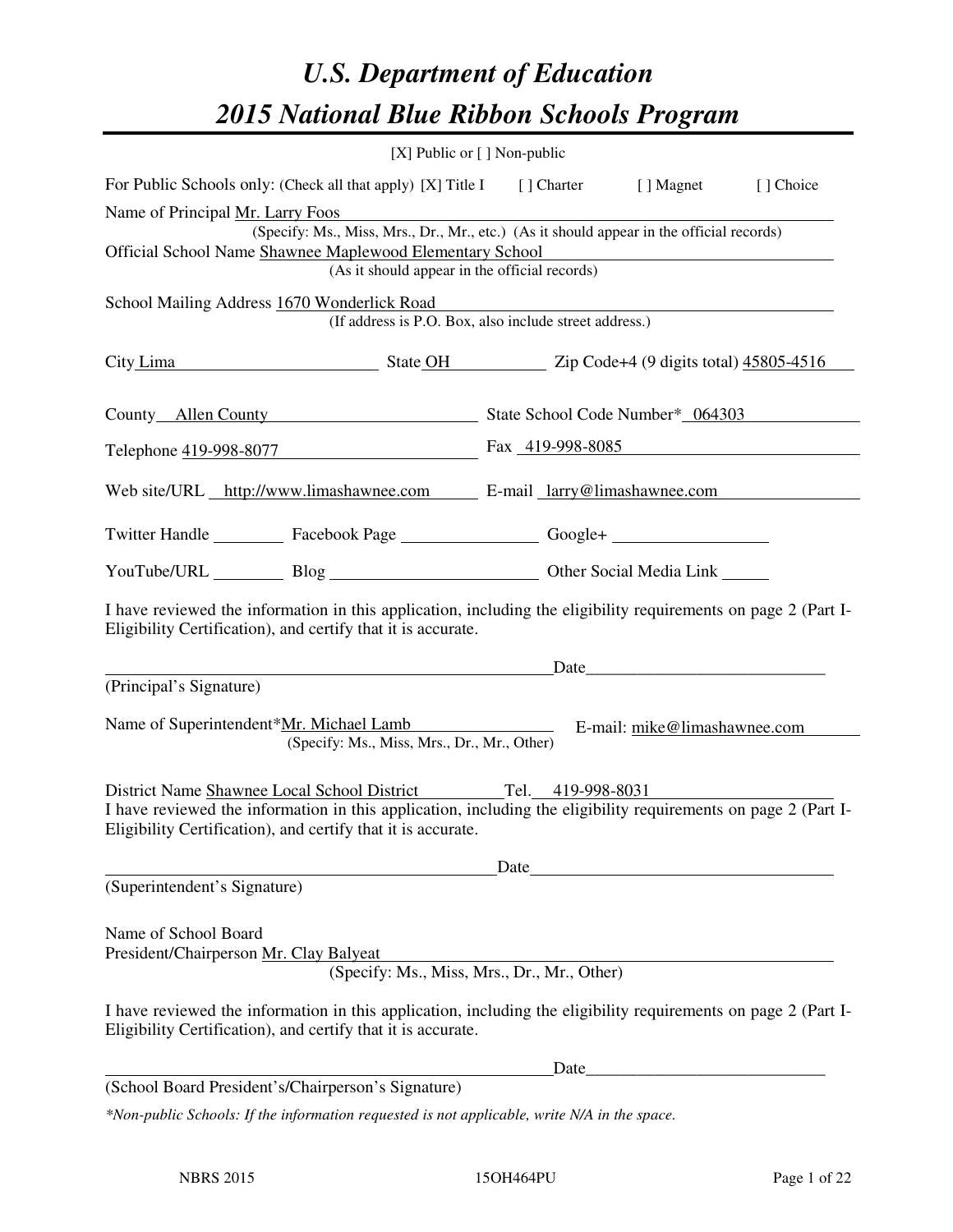#### **Include this page in the school's application as page 2.**

The signatures on the first page of this application (cover page) certify that each of the statements below, concerning the school's eligibility and compliance with U.S. Department of Education and National Blue Ribbon Schools requirements, are true and correct.

- 1. The school configuration includes one or more of grades K-12. (Schools on the same campus with one principal, even a K-12 school, must apply as an entire school.)
- 2. The school has made its Annual Measurable Objectives (AMOs) or Adequate Yearly Progress (AYP) each year for the past two years and has not been identified by the state as "persistently dangerous" within the last two years.
- 3. To meet final eligibility, a public school must meet the state's AMOs or AYP requirements in the 2014-2015 school year and be certified by the state representative. Any status appeals must be resolved at least two weeks before the awards ceremony for the school to receive the award.
- 4. If the school includes grades 7 or higher, the school must have foreign language as a part of its curriculum.
- 5. The school has been in existence for five full years, that is, from at least September 2009 and each tested grade must have been part of the school for the past three years.
- 6. The nominated school has not received the National Blue Ribbon Schools award in the past five years: 2010, 2011, 2012, 2013, or 2014.
- 7. The nominated school has no history of testing irregularities, nor have charges of irregularities been brought against the school at the time of nomination. The U.S. Department of Education reserves the right to disqualify a school's application and/or rescind a school's award if irregularities are later discovered and proven by the state.
- 8. The nominated school or district is not refusing Office of Civil Rights (OCR) access to information necessary to investigate a civil rights complaint or to conduct a district-wide compliance review.
- 9. The OCR has not issued a violation letter of findings to the school district concluding that the nominated school or the district as a whole has violated one or more of the civil rights statutes. A violation letter of findings will not be considered outstanding if OCR has accepted a corrective action plan from the district to remedy the violation.
- 10. The U.S. Department of Justice does not have a pending suit alleging that the nominated school or the school district as a whole has violated one or more of the civil rights statutes or the Constitution's equal protection clause.
- 11. There are no findings of violations of the Individuals with Disabilities Education Act in a U.S. Department of Education monitoring report that apply to the school or school district in question; or if there are such findings, the state or district has corrected, or agreed to correct, the findings.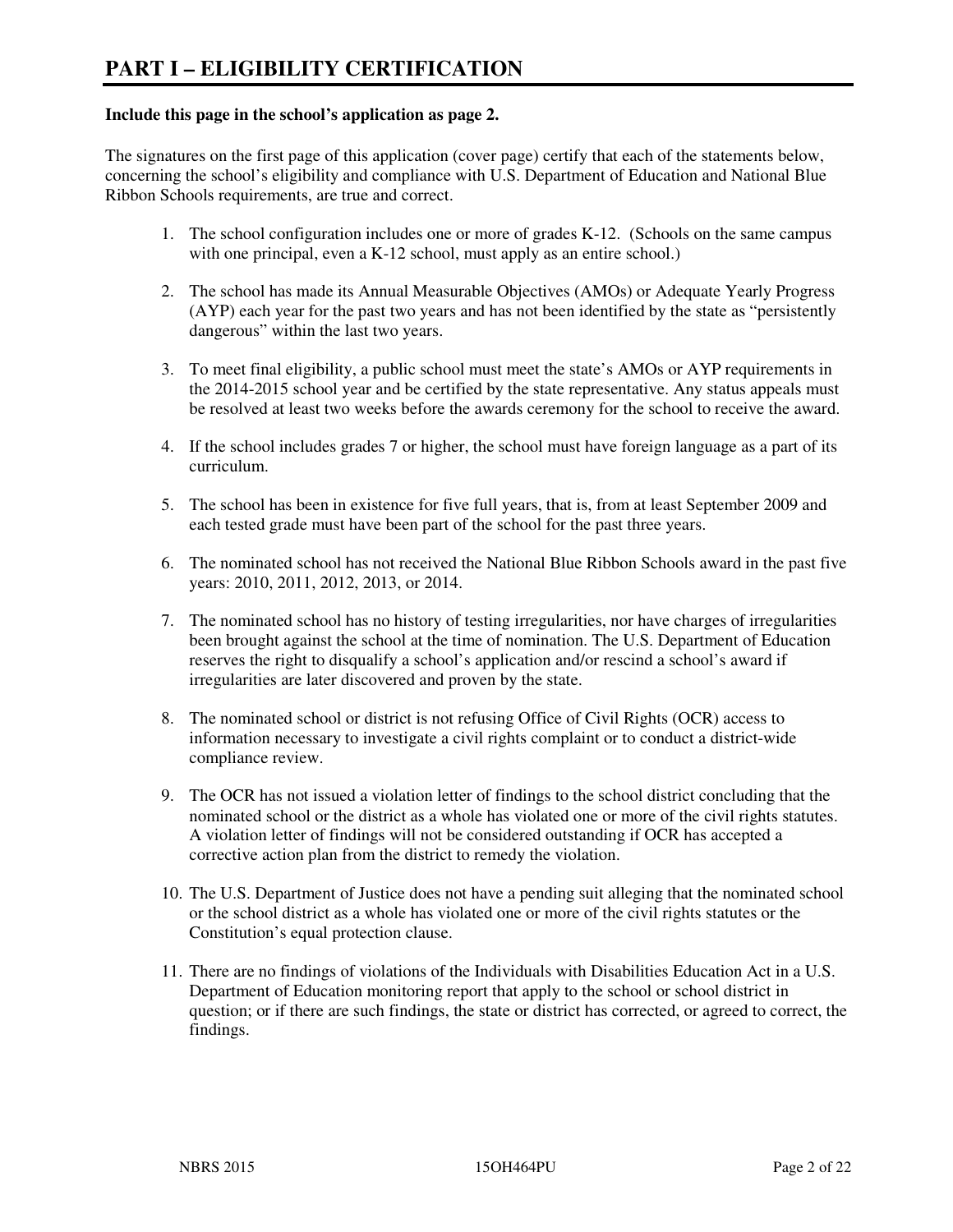## **PART II - DEMOGRAPHIC DATA**

#### **All data are the most recent year available.**

**DISTRICT** (Question 1 is not applicable to non-public schools)

| Τ. | Number of schools in the district<br>(per district designation): | $\angle$ Elementary schools (includes K-8)<br>1 Middle/Junior high schools |
|----|------------------------------------------------------------------|----------------------------------------------------------------------------|
|    |                                                                  | 1 High schools<br>$0 K-12$ schools                                         |

4 TOTAL

**SCHOOL** (To be completed by all schools)

- 2. Category that best describes the area where the school is located:
	- [ ] Urban or large central city
	- [X] Suburban with characteristics typical of an urban area
	- [ ] Suburban
	- [ ] Small city or town in a rural area
	- [ ] Rural
- 3. 3 Number of years the principal has been in her/his position at this school.
- 4. Number of students as of October 1 enrolled at each grade level or its equivalent in applying school:

| Grade                           | # of         | # of Females | <b>Grade Total</b> |
|---------------------------------|--------------|--------------|--------------------|
|                                 | <b>Males</b> |              |                    |
| <b>PreK</b>                     | 0            | $\theta$     | $\theta$           |
| K                               | 0            | $\theta$     | $\theta$           |
| 1                               | 0            | 0            | $\theta$           |
| $\mathbf{2}$                    | 0            | 0            | 0                  |
| 3                               | 97           | 103          | 200                |
| 4                               | 90           | 81           | 171                |
| 5                               | 0            | 0            | $_{0}$             |
| 6                               | 0            | $\Omega$     | 0                  |
| 7                               | 0            | $\Omega$     | 0                  |
| 8                               | 0            | 0            | 0                  |
| 9                               | 0            | 0            | 0                  |
| 10                              | 0            | 0            | 0                  |
| 11                              | 0            | 0            | $\theta$           |
| 12                              | 0            | 0            | 0                  |
| <b>Total</b><br><b>Students</b> | 187          | 184          | 371                |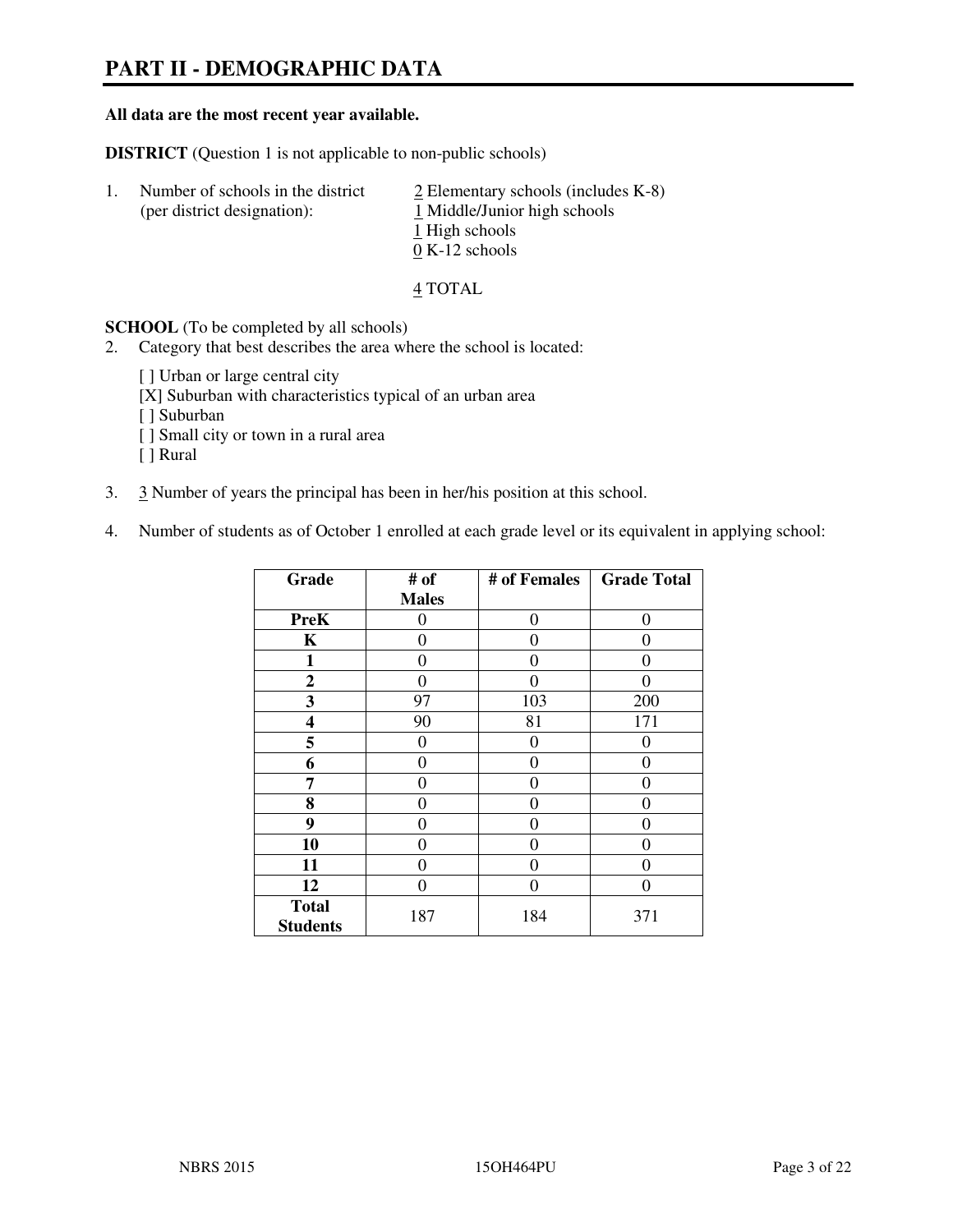5. Racial/ethnic composition of  $0\%$  American Indian or Alaska Native the school: 2 % Asian

 4 % Black or African American 1 % Hispanic or Latino 1 % Native Hawaiian or Other Pacific Islander 86 % White 6 % Two or more races **100 % Total** 

(Only these seven standard categories should be used to report the racial/ethnic composition of your school. The Final Guidance on Maintaining, Collecting, and Reporting Racial and Ethnic Data to the U.S. Department of Education published in the October 19, 2007 *Federal Register* provides definitions for each of the seven categories.)

6. Student turnover, or mobility rate, during the 2013 - 2014 year: 5%

This rate should be calculated using the grid below. The answer to (6) is the mobility rate.

| <b>Steps For Determining Mobility Rate</b>         | Answer |
|----------------------------------------------------|--------|
| $(1)$ Number of students who transferred to        |        |
| the school after October 1, 2013 until the         | 10     |
| end of the school year                             |        |
| (2) Number of students who transferred             |        |
| <i>from</i> the school after October 1, 2013 until |        |
| the end of the school year                         |        |
| (3) Total of all transferred students [sum of      | 21     |
| rows $(1)$ and $(2)$ ]                             |        |
| (4) Total number of students in the school as      | 382    |
| of October 1                                       |        |
| $(5)$ Total transferred students in row $(3)$      | 0.055  |
| divided by total students in row (4)               |        |
| $(6)$ Amount in row $(5)$ multiplied by 100        | 5      |

# 7. English Language Learners (ELL) in the school: 0 %

3 Total number ELL

Number of non-English languages represented: 3 Specify non-English languages: Spanish, Tagalog, Chinese

8. Students eligible for free/reduced-priced meals:  $31\%$ Total number students who qualify: 114

#### **Information for Public Schools Only - Data Provided by the State**

The state has reported that  $32\%$  of the students enrolled in this school are from low income or disadvantaged families based on the following subgroup(s): Students eligible for free/reduced-priced meals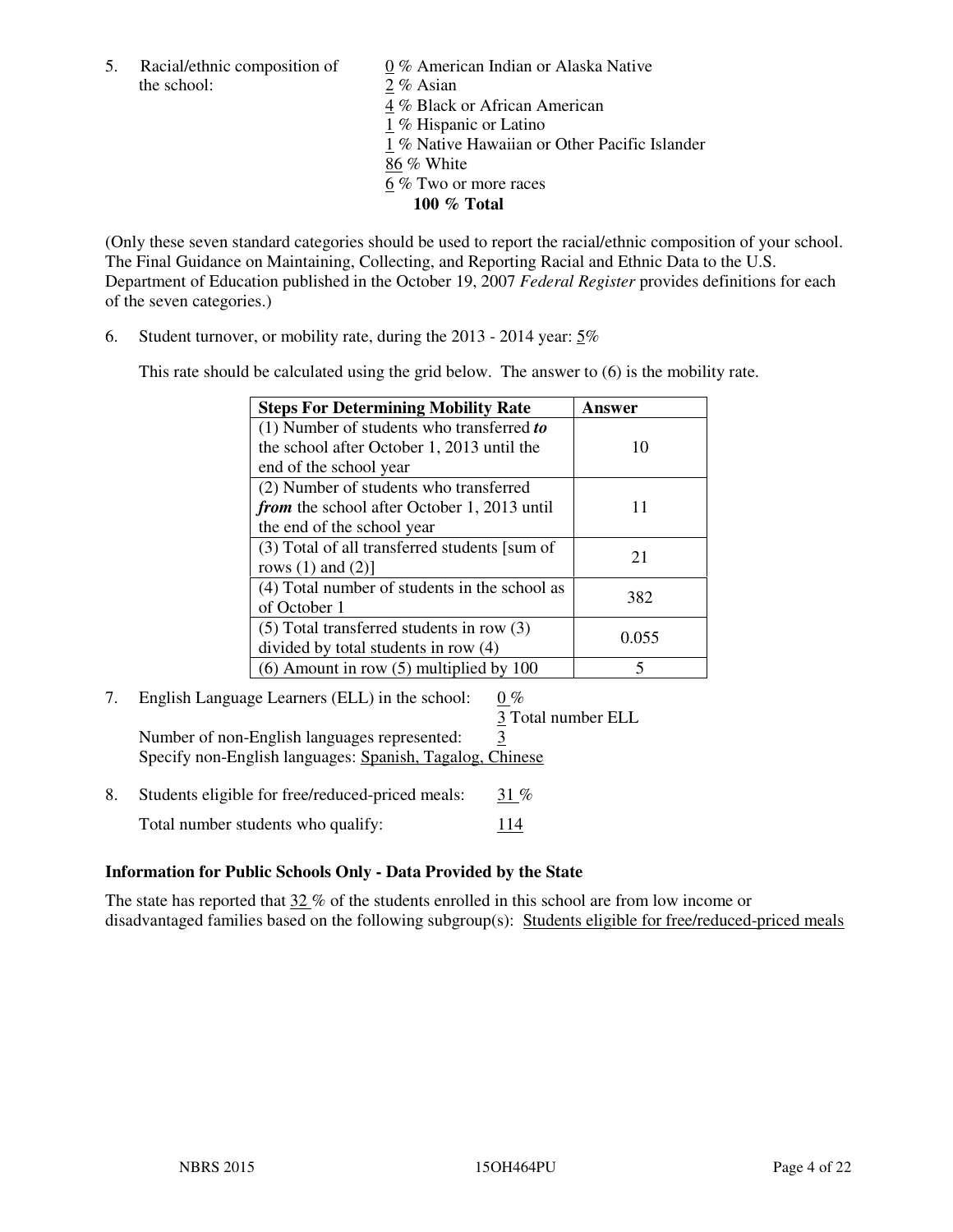9. Students receiving special education services:  $6\%$ 

21 Total number of students served

Indicate below the number of students with disabilities according to conditions designated in the Individuals with Disabilities Education Act. Do not add additional categories.

| 0 Autism                           | 0 Orthopedic Impairment                 |
|------------------------------------|-----------------------------------------|
| 0 Deafness                         | 7 Other Health Impaired                 |
| 0 Deaf-Blindness                   | 6 Specific Learning Disability          |
| 1 Emotional Disturbance            | 7 Speech or Language Impairment         |
| $\underline{0}$ Hearing Impairment | 0 Traumatic Brain Injury                |
| 0 Mental Retardation               | 0 Visual Impairment Including Blindness |
| 0 Multiple Disabilities            | 0 Developmentally Delayed               |
|                                    |                                         |

10. Use Full-Time Equivalents (FTEs), rounded to nearest whole numeral, to indicate the number of personnel in each of the categories below:

|                                       | <b>Number of Staff</b>      |
|---------------------------------------|-----------------------------|
| Administrators                        |                             |
| Classroom teachers                    | 15                          |
| Resource teachers/specialists         |                             |
| e.g., reading, math, science, special | 9                           |
| education, enrichment, technology,    |                             |
| art, music, physical education, etc.  |                             |
| Paraprofessionals                     | $\mathcal{D}_{\mathcal{A}}$ |
| Student support personnel             |                             |
| e.g., guidance counselors, behavior   |                             |
| interventionists, mental/physical     |                             |
| health service providers,             | 2                           |
| psychologists, family engagement      |                             |
| liaisons, career/college attainment   |                             |
| coaches, etc.                         |                             |
|                                       |                             |

11. Average student-classroom teacher ratio, that is, the number of students in the school divided by the FTE of classroom teachers, e.g.,  $22:1$   $25:1$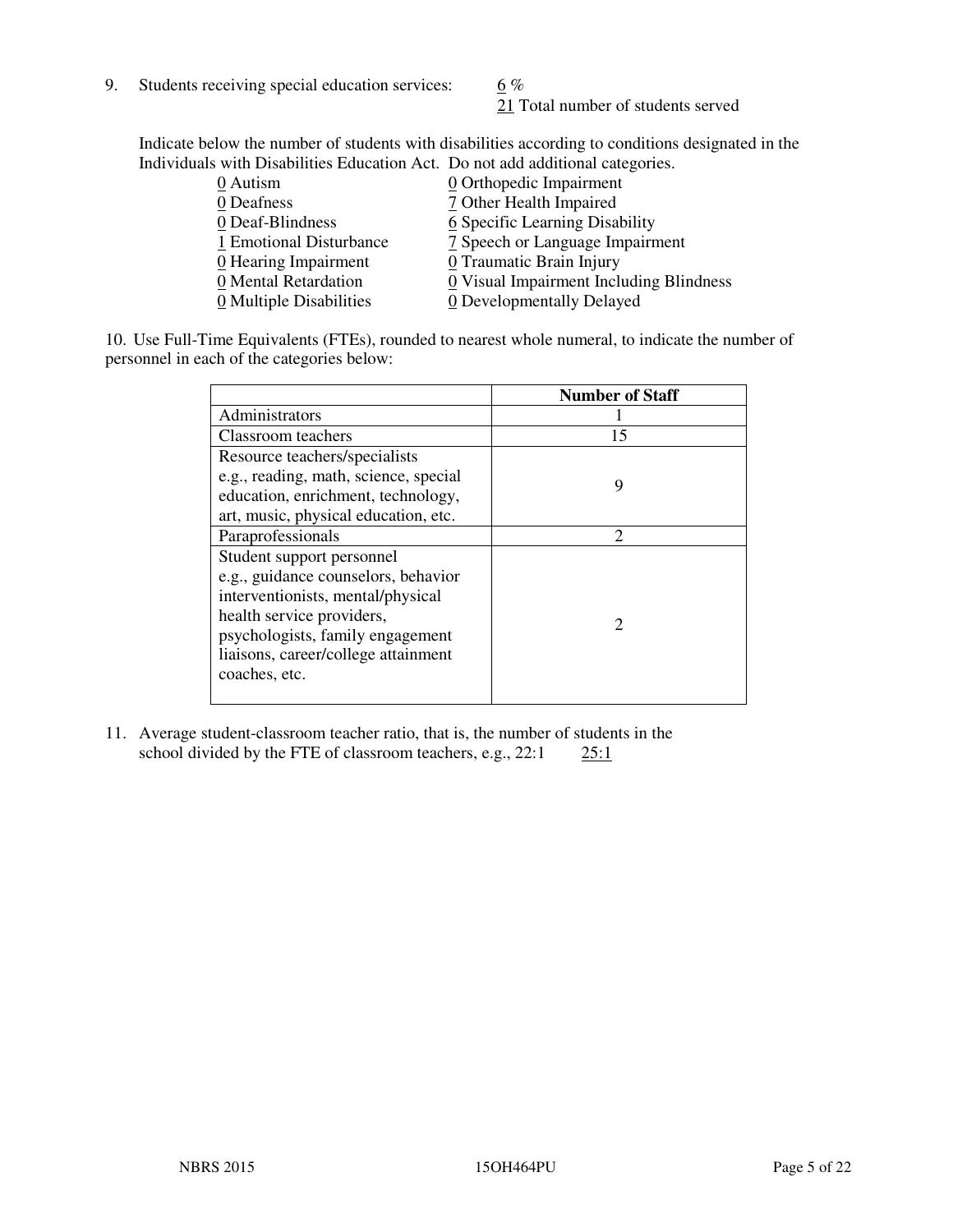12. Show daily student attendance rates. Only high schools need to supply yearly graduation rates.

| <b>Required Information</b> | 2013-2014     | 2012-2013 | 2011-2012 | 2010-2011 | 2009-2010 |
|-----------------------------|---------------|-----------|-----------|-----------|-----------|
| Daily student attendance    | 96%           | $96\%$    | 96%       | 96%       | 96%       |
| High school graduation rate | $\gamma_{\%}$ | 9%        | $0\%$     | $0\%$     | $0\%$     |

#### 13. **For schools ending in grade 12 (high schools)**

Show percentages to indicate the post-secondary status of students who graduated in Spring 2014

| <b>Post-Secondary Status</b>                  |       |
|-----------------------------------------------|-------|
| Graduating class size                         |       |
| Enrolled in a 4-year college or university    | በ‰    |
| Enrolled in a community college               | $0\%$ |
| Enrolled in career/technical training program | $0\%$ |
| Found employment                              | $0\%$ |
| Joined the military or other public service   | $0\%$ |
| Other                                         |       |

14. Indicate whether your school has previously received a National Blue Ribbon Schools award. Yes No X

If yes, select the year in which your school received the award.

15. Please summarize your school mission in 25 words or less: Maplewood's mission is: "We will work hard with positive attitudes to be successful learners". It is brief and a "living" document written using grade appropriate language. It has evolved into daily recitation of the "Maplewood Pledge."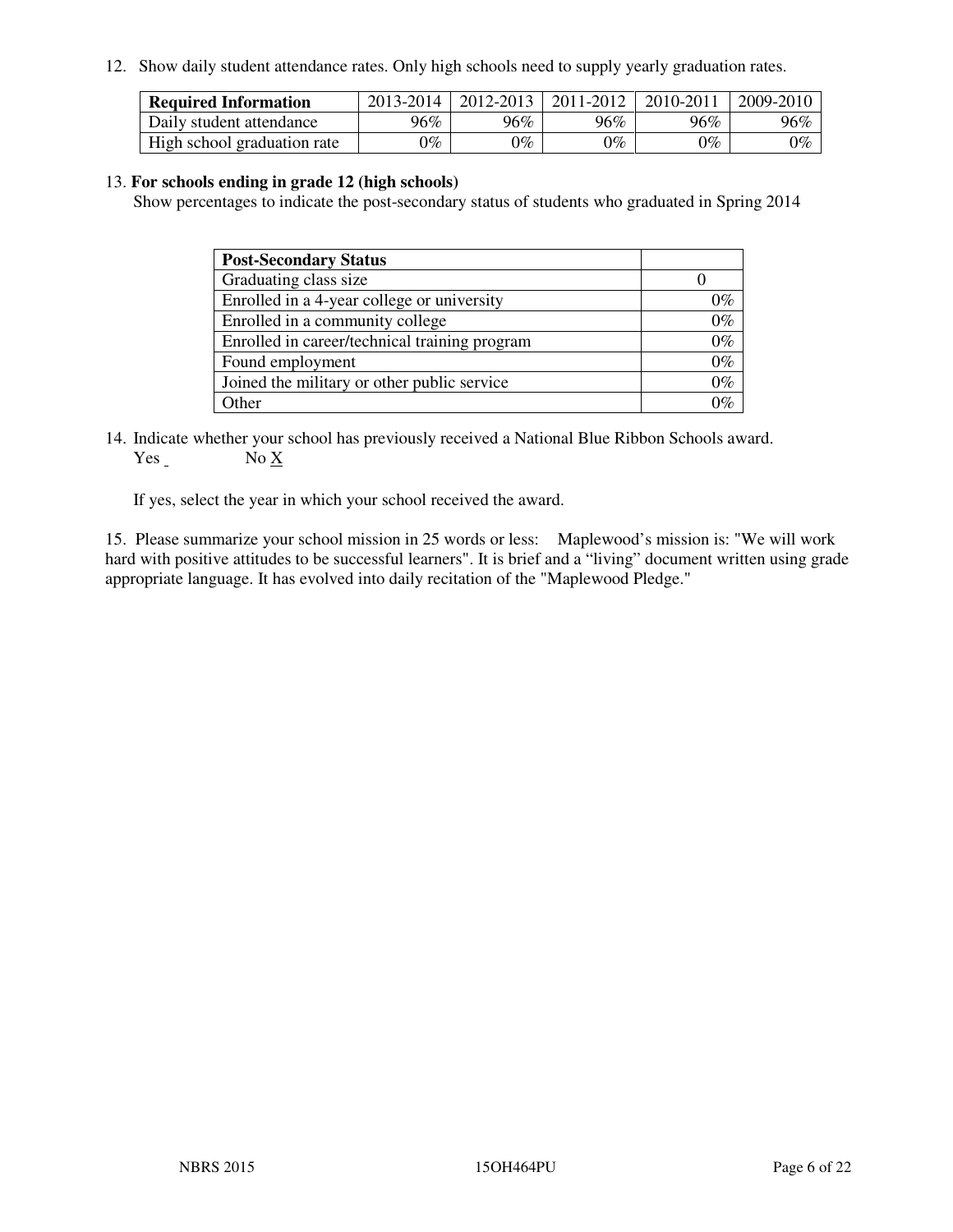# **PART III – SUMMARY**

Shawnee Maplewood Intermediate School is a public elementary school and one of four buildings in the Shawnee Local School District. The district consists of Elmwood Primary School  $(K - 2)$ , Maplewood Intermediate School (3 – 4), Shawnee Middle School (5-8) and Shawnee High School (9-12). The district serves approximately 2500 students and is located in Shawnee Township which is southwest of Lima, Ohio. The community takes great pride and actively supports its schools. The median income of families in the district is \$39,155. Thirty-five percent of district residents are college graduates and Thirty-nine percent are employed in professional occupations. An oil refinery and chemical plant are the main industries in the district. Fourteen percent of district students are minorities, with Eighty-six percent being white.

The per pupil expenditure for Maplewood is \$9059. Eighty-five percent of the teachers at Maplewood have Master's Degrees and one hundred percent are properly licensed and highly qualified. They are well trained through multiple professional development opportunities that are job embedded. The staff has consistently met the ever changing challenges faced by public education, which include new standards, new tests, new teacher evaluations, increasing accountability requirements, changing demographics and tight budgets. Student achievement remains the focus for Maplewood and the staff works relentlessly to insure that all students learn. All initiatives have the same goal in mind --- student achievement. The staff and principal are diligent in their quest for students to be academically successful. The staff and principal engage in regularly scheduled teacher based and building leadership teams. Additionally, the principal meets quarterly with every staff member to discuss individual students. The building holds the belief that ALL students can learn and that ALL students are important. Attendance is closely monitored and students are rewarded for reaching individual, as well as, classroom perfect attendance goals. Students are also rewarded for their academic achievements through the "Hard Work Cafe," "Triple A Club," and "Bugs Club." Social behavior is recognized with a weekly drawing of students who have been "Caught Being Good."

There is a sense of warmth and order in the building. Maplewood is a place where students feel safe and respected. Students know that their purpose in being there is to learn. This is reinforced everyday when the "Maplewood Pledge" is recited. The mission itself has evolved into the "Maplewood Pledge" which is recited daily with "The Pledge of Allegiance."

I pledge today to do my best in reading, math and all the rest. I promise to obey the rules in my class and in the school. I'll respect myself and others, too. I'll expect the best in all I do. I am here to learn all I can, to try my best and be all I am.

It is very evident when one walks through the door, that learning is taking place. The subject area standards are the cornerstone of all instruction and assessment. They are posted and each lesson begins with the objective which is revisited throughout the lesson. Student achievement is monitored through assessment of the standards, and interventions for enrichment or remediation are provided. There are four specialists in the areas of art, music, physical education and science lab that work closely with classroom teachers to connect curriculum in their specialty areas to that of the core curriculum. They also assist during the daily intervention time. Another important component of the program to educate the total child at Maplewood is Guidance. There is a full time guidance counselor at Maplewood. In addition to focusing on student achievement, the emotional well being and ability to thrive socially are addressed through lessons in developing social skills. The counselor not only counsels individuals and groups, but also works with all children in the building to learn and practice the appropriate social skills necessary to function in school, and later in society. Maplewood also provides health services to students through a school nurse. She is part of the entire school team in addressing the needs of the total child. Parents are actively involved at Maplewood through volunteering in individual classrooms and also through Parent Teacher Council activities. This is evidenced by their many funded projects. For example, the Parent Council funded the science lab at its inception. This included buying all equipment and materials to start the STEM based program. The community provides one-on-one tutoring through the Shawnee Optimists. The optimists recruit a cadre of volunteers to tutor students four days per week in math and reading. Finally, support staff (secretarial, technology, custodial, cafeteria, maintenance, transportation) are critical members of daily activities and participate in school initiatives such as the bullying prevention, and health and wellness committees.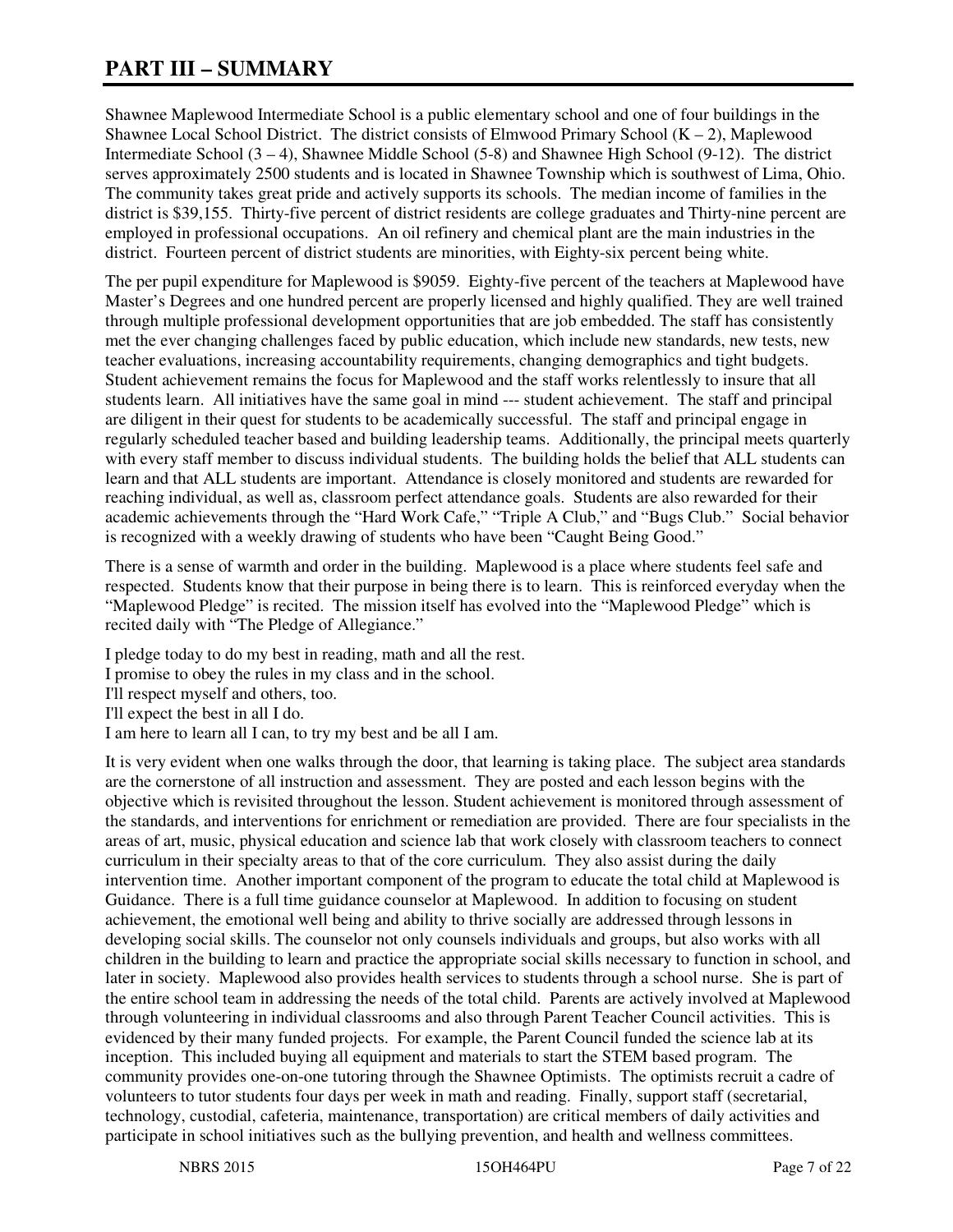#### **1. Core Curriculum:**

Ohio's New Learning Standards, which include the Common Core, are our pathway used for each curricular area. Teachers have collectively made curriculum maps for each core subject based on these standards. From these mappings, our classroom instruction is data driven based on past assessments. When a deficiency is found, interventions are provided in the classroom, in the reading lab, or through our special education inclusion teachers. FOCUS, which is our gifted education program that students attend once a week, allows higher learners to be challenged beyond the regular curriculum. Using data allows us to diagnose and thus, better meet the needs of all students in all content areas.

Reading foundational skills start at Elmwood Primary School. The primary school teachers explicitly teach systematic phonics using the Saxon Phonics program. Teachers at the primary building also have been trained in the Orton-Gillingham Approach. Students are assessed using DIBELS Next including progress monitoring. Teachers base instruction on the results of the assessments. This process is then carried through to Maplewood Intermediate School. At Elmwood Primary, students are taught to read; whereas at Maplewood, students are taught to read to learn. The STAR and Accelerated Reader programs are used to establish individualized reading goals that are based upon student reading levels. A basal reader is used to monitor progress in all components of reading. We use the philosophy of the National Reading Panel's Five Pillars of Reading which include phonemic awareness, phonics, fluency, vocabulary, and comprehension. In language arts, we use the 5 step writing process. Each grade level designed a language arts writing framework, based on Common Core standards, that builds upon each other with expectations for the year. We address the needs of all students with scheduled monthly teacher based data teams. Technology is used during the writing process using individual student Chromebooks. Students have the ability to share their documents with teachers and receive feedback. Weekly Reader and Story Works also provide online resources for teachers and students to delve into articles using graphs, interactive questions and games, and videos.

The Common Core standards lead us in our math instruction. We implement our instruction with various learning modalities in mind: visual with pictures and word walls, auditory with songs and cheers, and kinesthetic with various manipulatives. We have chosen Houghton-Mifflin's My Math series for grades K-5. Students are asked essential questions throughout the chapter to get a thorough understanding of the topic. There are reteaching and enrichment pages in order to differentiate instruction and homework. Students learn not just how to do the math, but to understand why math works the way it does. They explain their work using mathematical vocabulary, equations, expressions, and drawings. Students work through skills sequentially building on previous skills. In conjunction with the math series, our Epson projector technology provides videos, online manipulatives, and multiple math resources for teachers and students. Foundational computational skills are based on the Rocket Math program in grades 1-4. This is an individualized, goal-driven program used to increase math fact fluency from addition through division. We address the needs of all students with monthly teacher based data teams.

Social studies is often taught with cross curricular activities. Based on Ohio's New Learning Standards, teachers include reading and language arts skills in their social studies instruction using Weekly Reader and Social Studies Weekly magazine. Students enjoy visiting the Columbus Statehouse, to better understand their state government, and Sauder's Village, to experience the pioneer lifestyle.

Science instruction and STEM activities are often used in cross-curricular activities as well. Based on Ohio's New Learning Standards, students learn science standards in the regular education classroom and in the STEM Lab. This is true when learning their foundational skills in science at Elmwood Primary as well. Experiments give them a hands-on approach to learning. Field trips have been taken to the Fort Wayne Children's Zoo, Suter's Pumpkin Farm, and the Ohio Caverns. Classroom instruction is geared to learning standards based on the information they will enjoy on the field trips. For example, before the trip, students do a research report on an animal that actually resides at the Ft. Wayne Children's Zoo. When they arrive, one of their main points of interest is seeing this animal in person.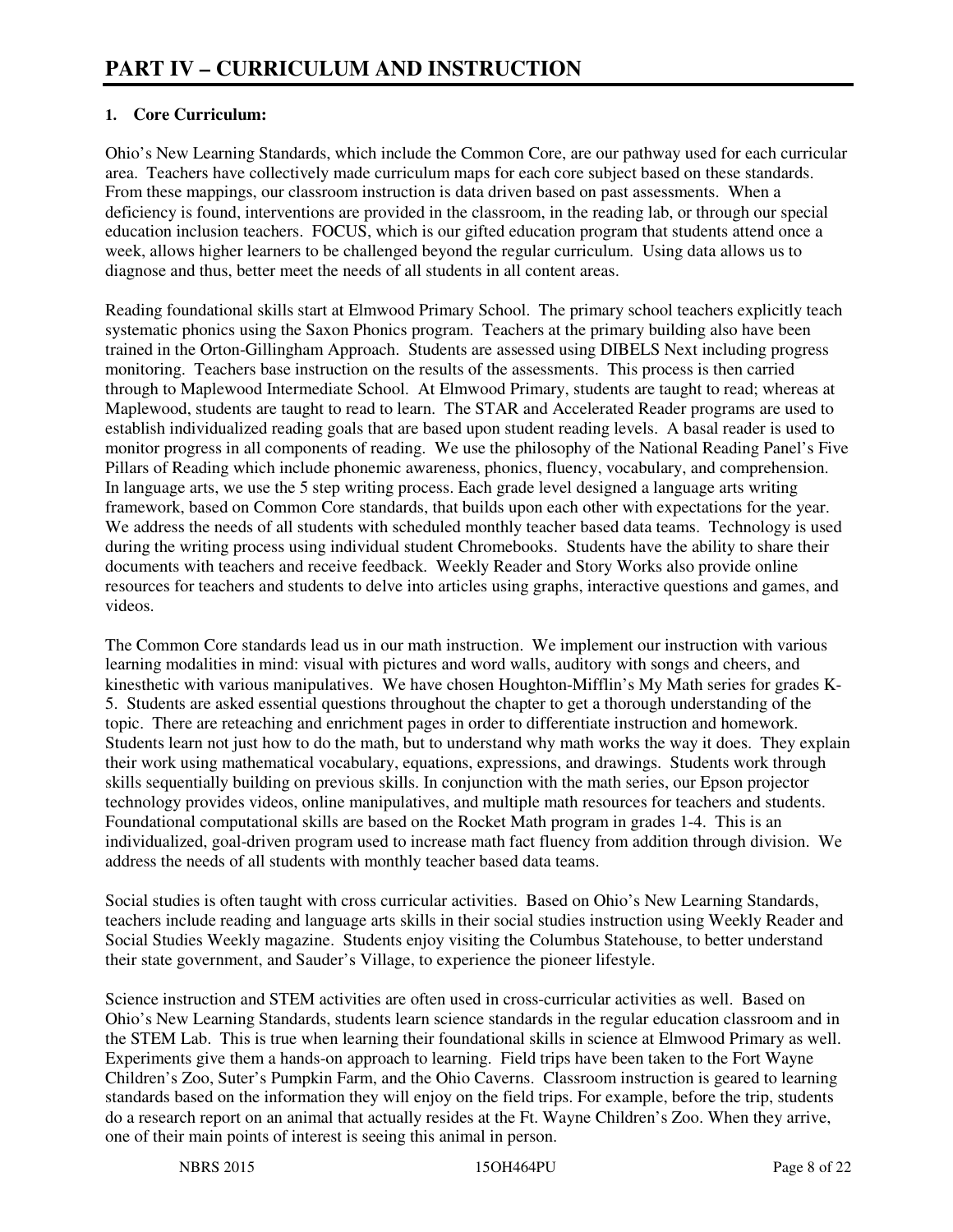#### **2. Other Curriculum Areas:**

The Shawnee School District believes that the arts and other curriculum areas contribute to children's education and preparation for life in numerous ways. Maplewood's students receive comprehensive music, art, physical education, and science lab instruction based on a four day rotation schedule of fifty minutes a day. The specialist teachers collaborate with classroom teachers in many ways to insure accuracy, consistency, and cross curricular instruction. There is an open dialogue that allows for all teachers to learn from and share with each other. The specialist teachers help provide daily interventions in the regular ed classrooms. All school committees include a specialist teacher representative to insure that all subject areas are represented.

Maplewood's third and fourth grade music classes are cross curricular explorations. The music program builds upon language, phonics, and fluency that is taught in the classroom. Students also learn that these areas are vital keys to singing. It is also stressed that poetry and rhythms go hand in hand. History of musical genres is explored and how it represents periods in time where music has been shaped by major events. The fourth grade music performance is a multicultural showcase which explores both the historical significance of the literature as well as an in-depth study of the country, people, resources, and musical influences. The students learn how science and music are connected to each other through sounds being created by vibrations of individual sound waves. Maplewood's music program introduces students to a wide variety of genres including marches, anthems, alma mater, celebration songs, spirituals, jazz, blues, folk songs, classical, multicultural, and movie themes. This allows for historical exploration, cultural, and language. Maplewood feels that music is a vital connection to all other curricular components. It is a safe classroom environment where students gain self confidence in not only their musical skills, but their overall knowledge base.

In art, students learn many skills that they will use throughout their life. Through Maplewood's Art program students observe, compare, contrast, make connections to their life and the world, reflect, express moods, solve problems, collaborate, experiment, brainstorm, self assess, and give feedback to others. The intensive art instruction at Maplewood allows for student growth in motor skills, language development, decision making, creativity, confidence, visual learning, inventiveness, cultural awareness, and accountability. The visual arts program is dedicated to growing the skills of young artists. Student work is displayed year round and highlighted with a community art show displaying hundreds of students' work throughout the building.

Physical education at Maplewood sets a path for students to have a healthy lifestyle. Students learn skills that teach self discipline, leadership with others, teamwork, and stress reduction. The different units taught in P.E. improve physical fitness and motor development. The physical education teacher incorporates many science, math, and reading skills in the classroom. Some of the cross curricular topics include measuring, adding, subtracting, multiplying, learning words in different languages, nutrition, and parts of the body. All P.E. classes participate in Jump Rope for Heart. The money that is collected from the fundraiser is donated to the American Heart Association. By participating in PE at Maplewood, students strengthen peer relationships, improve self-confidence, and set goals.

Maplewood's science lab is based on the STEM concept. STEM stands for science, technology, engineering, and mathematics in the classroom. Students receive fifty minutes once every four days of instruction from our science lab teacher in additional to the daily science instruction that students receive in the classroom. This approach allows for differentiation of material and helps meet the needs of all learners. Science lab lessons are based around finding a solution to real-world problems in science and emphasize project-based learning. In the science lab, students learn an understanding of how and why things work the way they do. The science lab allows students to extend their thinking, collaborate with others, explore careers in science, and solve problems. Technology is stressed in the science lab. Students complete research, organizes data, complete web quests, and virtual labs. Maplewood feels that having a strong specials program improves academics and creates a link to lifelong learning.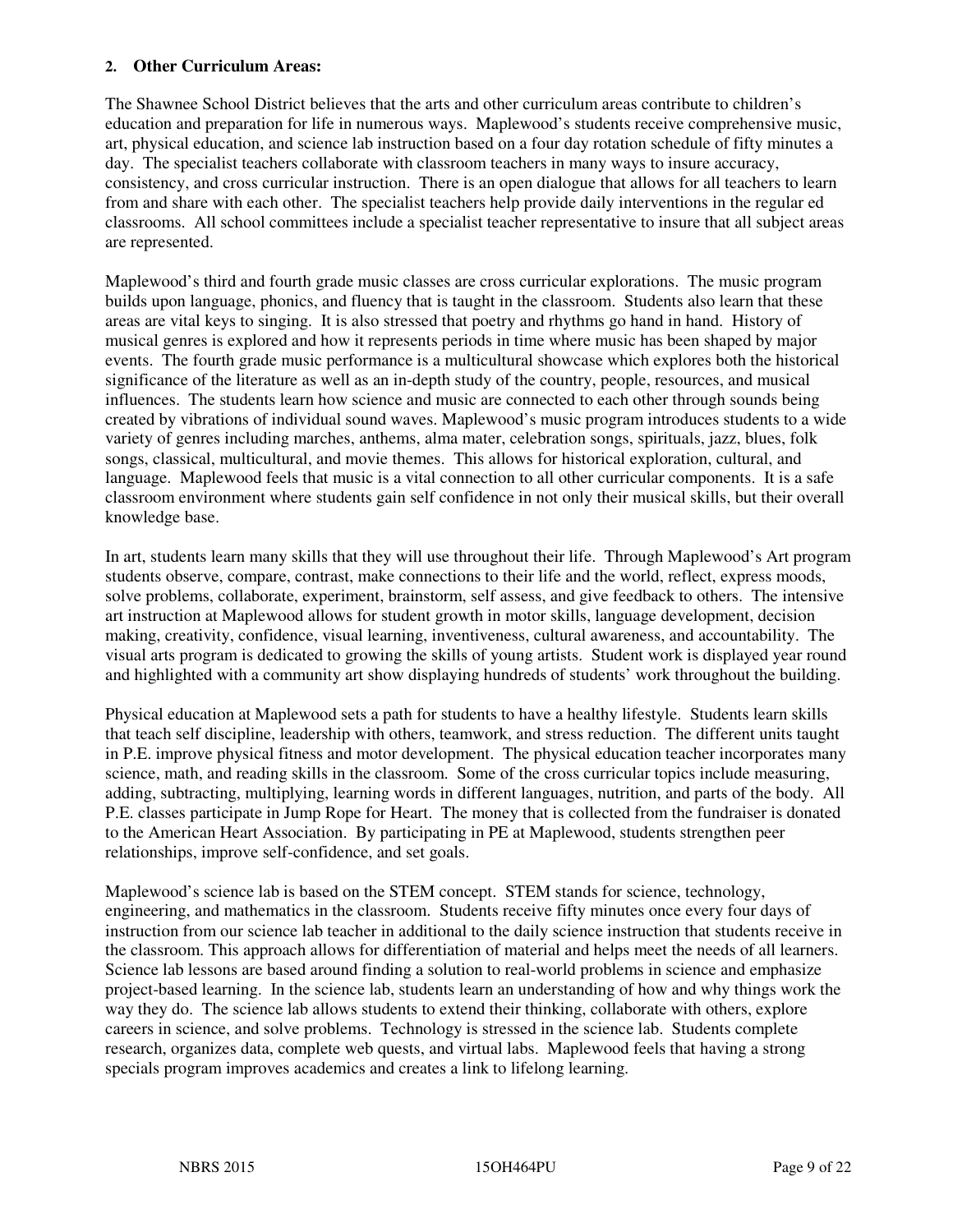#### **3. Instructional Methods and Interventions:**

Shawnee Maplewood School uses a variety of instructional methods and interventions to meet the needs of a diverse population. Teachers work collectively to analyze data and determine appropriate instruction. Classroom teachers and specialists differentiate curriculum to provide rigorous instruction to students of all abilities. Teachers base instruction on the best way to meet the needs of each student. The expectation in the building is to provide students with activities and interactions to promote individual student growth.

Several programs have been put into place to help each individual succeed at his or her level. Students who meet the criteria for gifted education receive instruction in a program called Focus. Focus meets with a gifted education teacher one day a week. Our special educational services are provided in an inclusive setting with the co-teaching of a classroom teacher and an intervention specialist. Students who are are not meeting benchmark goals receive support from classroom teachers, intervention specialists, and two reading intervention teachers in the building. Students who receive reading interventions receive remediation with research based reading programs like Levels to Literacy by Fountas and Pinnell and REWARDS, a word attack and fluency building program. We use other research based programs like Read Naturally and Rocket Math to help students make gains towards benchmark goals.

Individualized and small group instruction occurs every day during a 30 minute reading and math intervention time in every classroom in the building. During this intervention time, the classroom teachers, as well as the art, music, physical education teachers and specialists in the building work with children individually or in small groups. This is a time set aside every day for students to receive specialized reading and math instruction to either remediate or accelerate the academic achievement for each student.

Technology is present in every classroom. Each classroom is equipped with document cameras and Epson Interactive whiteboards. Technology is a seamless part of the curriculum. Our building has four sets of classroom Chromebooks, a computer lab, and five desktop computers for classrooms to utilize. Teachers and students work together to meet the requirements of a technology supported curriculum. For example, in the science lab, students access the day's lesson using Chrome Books and responding through Google Docs.

The staff of Shawnee Maplewood provides students with a supportive environment to learn. Teachers use a variety of methods to reach each individual student. Students and parents are provided immediate feedback regarding student achievement. Through a collaborative effort of the students, staff, and community, students at Shawnee Maplewood are receiving a high quality education that focuses on the needs of each student.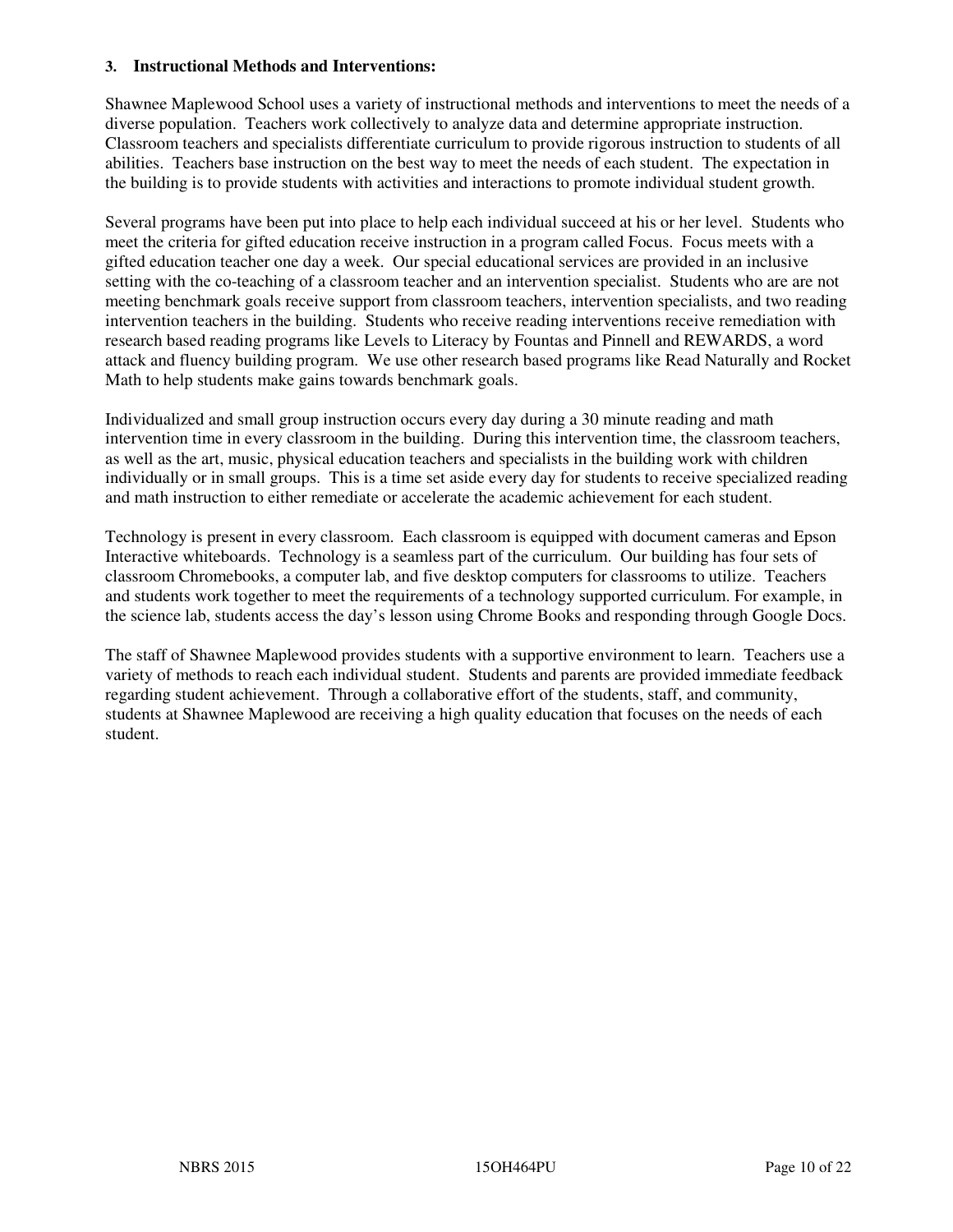#### **1. Assessment Results Narrative Summary:**

A review of Maplewood's assessment data indicates high levels of achievement. The percent proficient in reading is higher for all groups than the percent proficient in math. However, the discrepancy is small. The data demonstrates that the "All" student group has made gains of 10% over the last five years, and maintained over a 90% proficient percentage in both reading and math in grades three and four for at least three consecutive years. We attribute these gains to monthly curriculum alignment meetings, use of benchmark assessment data, daily intervention time, teacher based and building leadership teams, and community involvement.

In addition, the percentage of the "All" student group scoring in the advanced and accelerated range in both reading and math is above sixty percent for the majority of the last five years. The most recent year's data shows a discrepancy of greater than 10% among economically disadvantaged students compared to the white and all student groups in the percentage of students reaching the advanced and accelerated levels on state assessments. This occurs in both reading and math. It is noteworthy that with regard to the percent proficient, economically disadvantaged students score within five percent of the aforementioned subgroups with the exception of grade three math. Even though these results are admirable, we are not satisfied. Our goal is for all students to achieve at high levels. We are working to close this gap by focusing on differentiation in our Teacher Based Teams this year. We are striving to develop and implement interventions that provide enrichment for students who are already proficient on short cycle assessments. The district also sponsored a week long professional development class on differentiation. This was a district wide course (college credit was offered), taught by the gifted supervisor for our county. It provided the opportunity for bridging and sharing of ideas from kindergarten through grade 12. This summer teachers will be given time to develop and strengthen curriculum and a math specialist will work with math teachers.

#### **2. Assessment for Instruction and Learning and Sharing Assessment Results:**

DIBELS Next assessment data is used three times a year in grades kindergarten through fourth to benchmark assess in the areas of basic reading, reading fluency, and comprehension. Results are discussed in grade wide curriculum meetings and students who do not meet benchmark on the assessment are then placed on interventions and progress monitored on a weekly/biweekly basis. This data is shared with parents through colored graphics, which show growth toward goals, as well as verbally communicated in conferences.

Quarterly, each student takes the STAR reading test which generates an individualized reading level for each student. STAR data is used by teachers to determine areas of needed comprehension intervention, i.e. cause/effect, story structure, etc. Results of each STAR test are shared with parents through a parent report indicating areas of mastered skills and those needing intervention, along with a growth chart containing baseline data.

Grades first through fourth assess math fluency of single digit facts weekly through Rocket Math. Each student's individualized goal is determined by a writing test administered at the beginning of the year. Students work toward their two minute timed goal by mastering various one minute levels where new facts are introduced. Classroom teachers use the rates at which students successfully pass levels to determine when and how to intervene so that students are mastering their basic math facts. Goals and progress are communicated with parents through two minute time sheets and intervention forms.

Common short cycle assessments are administered monthly for both math and reading. A pre assessment is given at the beginning of the month or topic and grade/content specific teacher teams analyze results to determine areas of strengths and weaknesses to drive classroom instruction. A post assessment is then given once the material has been covered. Teacher based teams then analyze post assessment data to determine areas that are in need of intervention and/or enrichment. Post data results are then shared with parents identifying specific standards mastered, and those that are areas of need.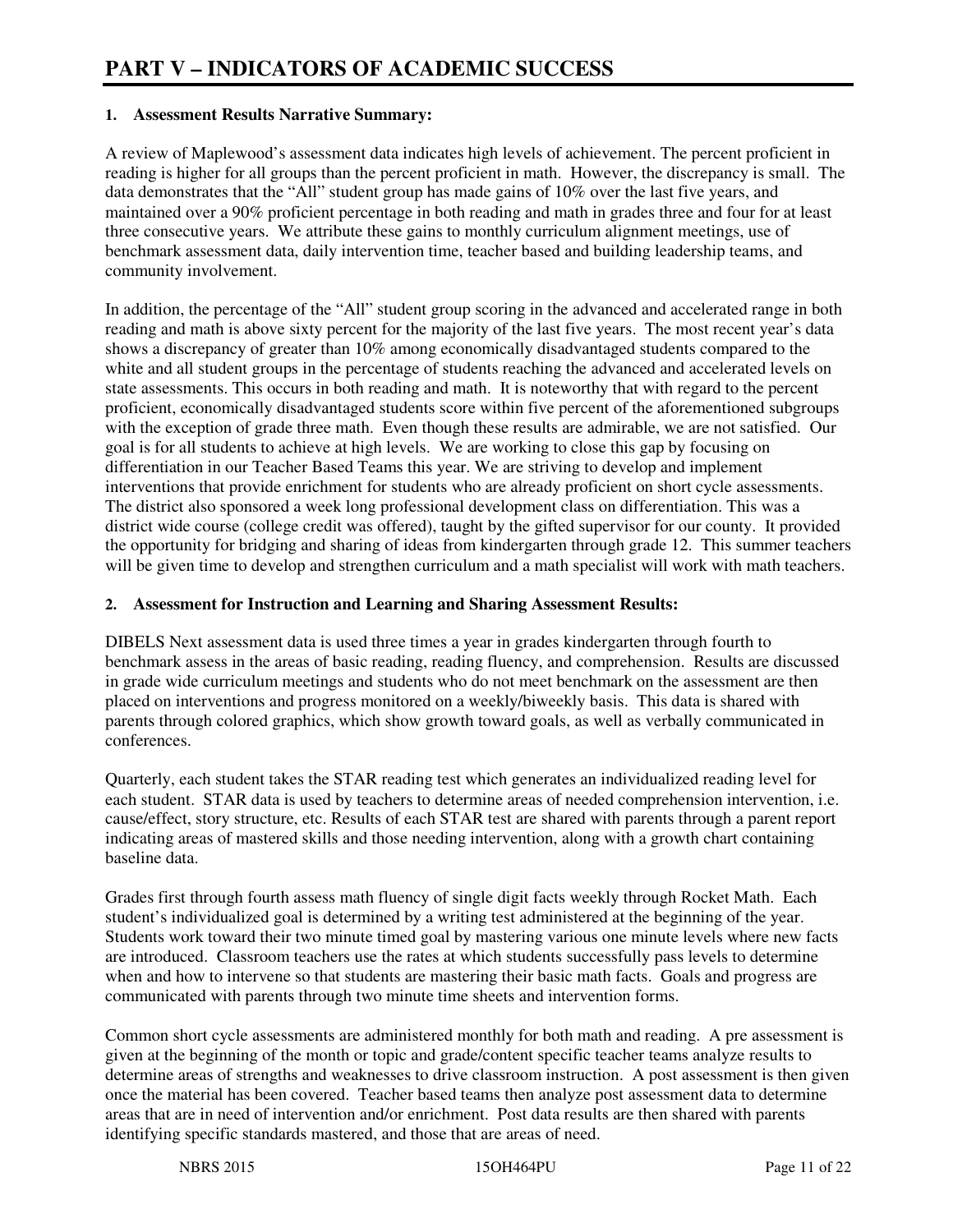#### **1. School Climate/Culture**

Classroom attendance incentives, are delivered by the principal, for every sixteen days of Perfect Attendance logged. Individual Perfect Attendance is acknowledged at our school wide quarterly Academic Awards Assembly. Recognizing Academic Achievements: AAA Club (third) and Hardwork Cafe (fourth) for all A's. Both grade levels can become part of the BUGS (Bringing Up Grades Successfully) Club, gaining access by raising one core subject grade a full letter grade without dropping any grades. Students receive a certificate and free meal coupon. Third graders who score advanced on the fall Reading OAA are treated to a bowling reward. Before state testing, Shawnee Optimist Club cooks and serves a healthy breakfast ensuring students' minds are well fed. After state tests, the principal throws a pizza party for students who displayed a hard work ethic.

Socially, Maplewood offers a parent volunteer led Chess Club and in conjunction with the local bowling alley, an after-school bowling league. Results and achievements are posted on a hallway bulletin board. High school students come over for sports/band/drama assemblies. This develops an excitement for what students can achieve with continued hard work. Fourth Graders have a skating party, create a memory book, and have a celebration for moving on to the Middle School.

Weekly, Maplewood recognizes "Caught Being Good" students; names are announced, they receive a pencil and their group picture is displayed on a hallway bulletin board. For disasters within our community we have Hat Day donating \$1.00 that is given to the family in need. Our guidance counselor teaches a monthly guidance lesson; topics include bullying, positive thinking, accepting others, test-taking strategies, among others.

Teachers are valued and supported in monthly parent newsletters. Breakfasts, lunches, dinners, and treats are provided by our Parent Teacher Council (PTC) and principal on occasions like Parent - Teacher Conference Evenings, Teacher Appreciation Week, and other special times. PTC affords teachers \$150 yearly to spend on books and supplies. The school indulges each teacher with \$450 annually to support the instructional styles of teachers without stipulations. Additionally, teachers are given money to make small purchases for which they document need.

Money is furnished to cover all Professional Development teachers choose to attend outside of the district provided PD. The principal reads teacher lesson plans on a weekly basis to create dialogue on instructional strategies and potential student intervention. Lines of communication are left open and used between teacher and principal to allow teachers the comfort of knowing they will be supported as educators doing what is best for children.

#### **2. Engaging Families and Community**

Shawnee Maplewood has built and maintains strong relationships with parents, community members, local businesses, and area universities. From the Parent Teacher Committee (PTC), to the Shawnee Optimist Club, ties are continuously made to help increase and support student success.

The PTC sponsors curriculum based field trips for each grade level to enhance content. They also host a family night for each book fair (fall and spring), encouraging families to attend and increase their at home libraries. PTC also sponsors an array of social activities from a bowling party for students who pass the fall third grade achievement test and a skating party for fourth grade students. For years Maplewood along with the PTC hosts a Blood Drive encouraging parents and community members to give back as well as a yearly Penny Drive to support United Way.

In the fall Maplewood along side the PTC, hosts a Bingo Nacho Literacy Night where parents and students are invited to participate in educational breakout sessions before playing Bingo and eating nachos. Parents attend small groups that include but are not limited to; crash courses on computer programs being used by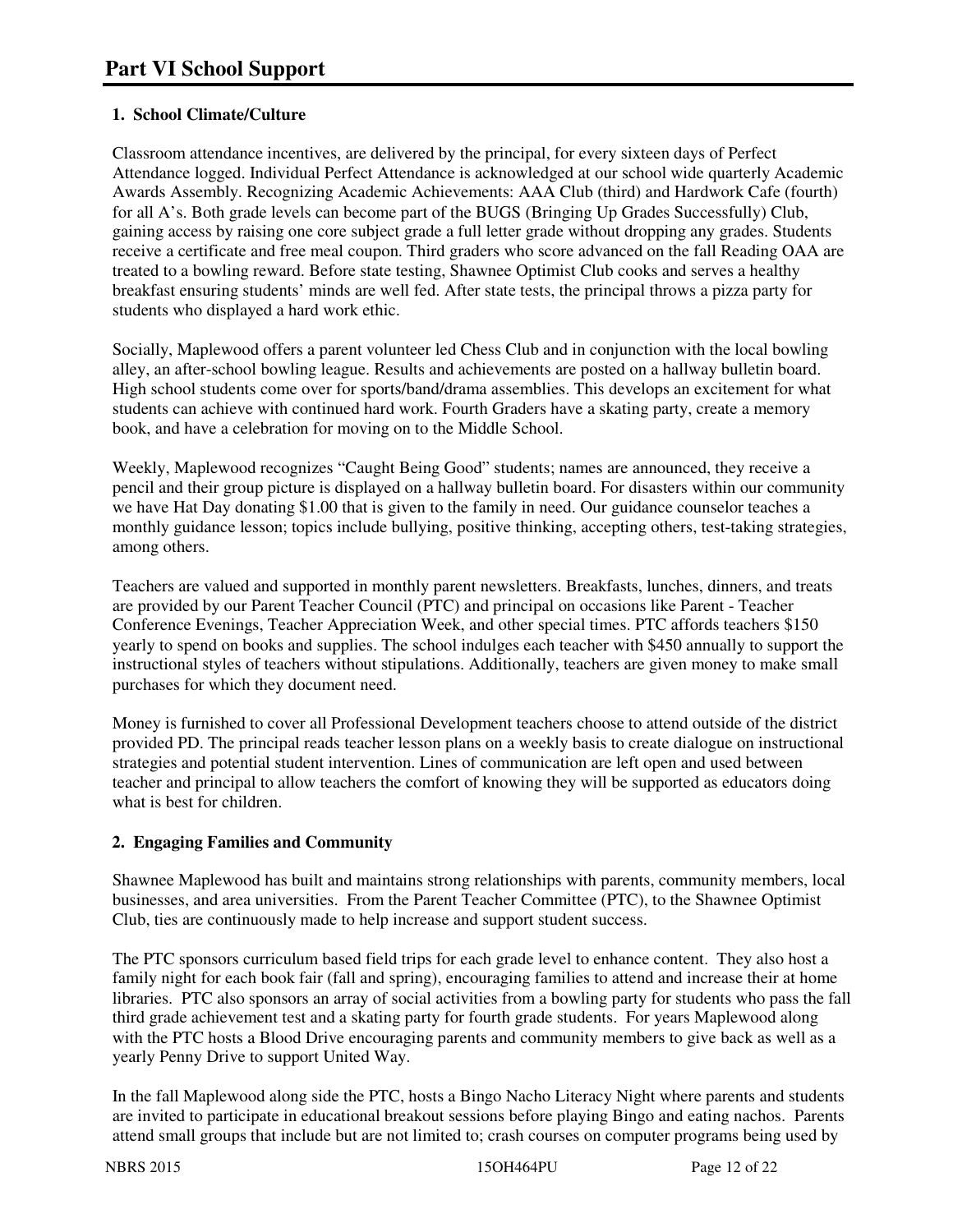students, tips for studying vocabulary/spelling with their child, and ways to encourage their child to write outside of school. While parents attend these sessions administered by classroom teachers, students attend sessions where community members, such as the police chief, or local doctors partake in a story read aloud. Likewise in the spring, Maplewood hosts a Bingo Nacho Math Night. Similarly, parents attend sessions hosted by teachers that range from tips to work on fact fluency to how the textbook series is structured. At this session students attend hands on math labs organized by middle school math teachers and community members, such as local engineers, bank tellers and doctors.

The Shawnee Optimist Club, comprised of local business leaders and retired professionals, spends a great deal of volunteer time with students. Each spring around one hundred members, tutor students one on one after school. Before testing they host a pancake breakfast and encourage each child to do their best. Throughout the school year members volunteer in the school library reading to students and providing enrichment activities.

Within the area there are various higher education institutions (The Ohio State University at Lima, Bluffton College and Ohio Northern University) in which Maplewood partners with to aid in training future educational professionals. University students learn to use data and provide interventions to students to aid in their academic growth. Maplewood also partners with a local church which provides after school tutoring for students.

Maplewood opens its doors to community members throughout the school year to reach out to students. Together the school, parents, community members, and businesses help to continue to support and enhance student learning, leading to greater student success and achievement.

#### **3. Professional Development**

Professional development is focused on providing teachers with resources and strategies to improve student achievement as we empower learners to reach and exceed academic standards and improve our school. We have scheduled two hour delay days and bi-monthly curriculum meetings embedded into our yearly schedule. With the assistance of our district curriculum director, principal, and testing coordinator, we delve into the intricacies of the Common Core by grade levels, which leads us into the mapping of our yearly curriculum. We also gain skills for incorporation of the PARCC assessments and OTES (Ohio Teacher Evaluation System) evaluations. All this information is imperative for superior teaching and student learning in this new era of educational accountability.

For several years, we had a job-embedded literacy coach in our building. The coach provided training during teacher based data teams in taking short cycle assessment data and analyzing it for individualized or small group instruction. Our 30 minute building wide Academic Assist time, or Response to Intervention, stemmed from this training. Classroom teachers and specialists join together to meet students in their areas of need.

Teachers have also received week long summer training and morning book studies. An intensive Data Director training guided us into a computerized program for teacher creation of short cycle assessments. Book studies included training in building quality student and teacher relationships, instructing students with learning disabilities in the classroom, and meeting the needs of gifted students. Our county gifted director led this training which was offered to all teachers in the district in order to continue its implementation throughout grade levels.

Occasionally, teachers experience local professional development trainings at our educational service center as well as attend out of town workshops. Teachers collaborate with other educators and specialists in our area, gain knowledge, and then share their new resources with colleagues when they return. These trainings have included co-teaching, using poetry and songs to increase reading fluency with Tim Rasinski, Rocket Math, DIBELS Next, and many others.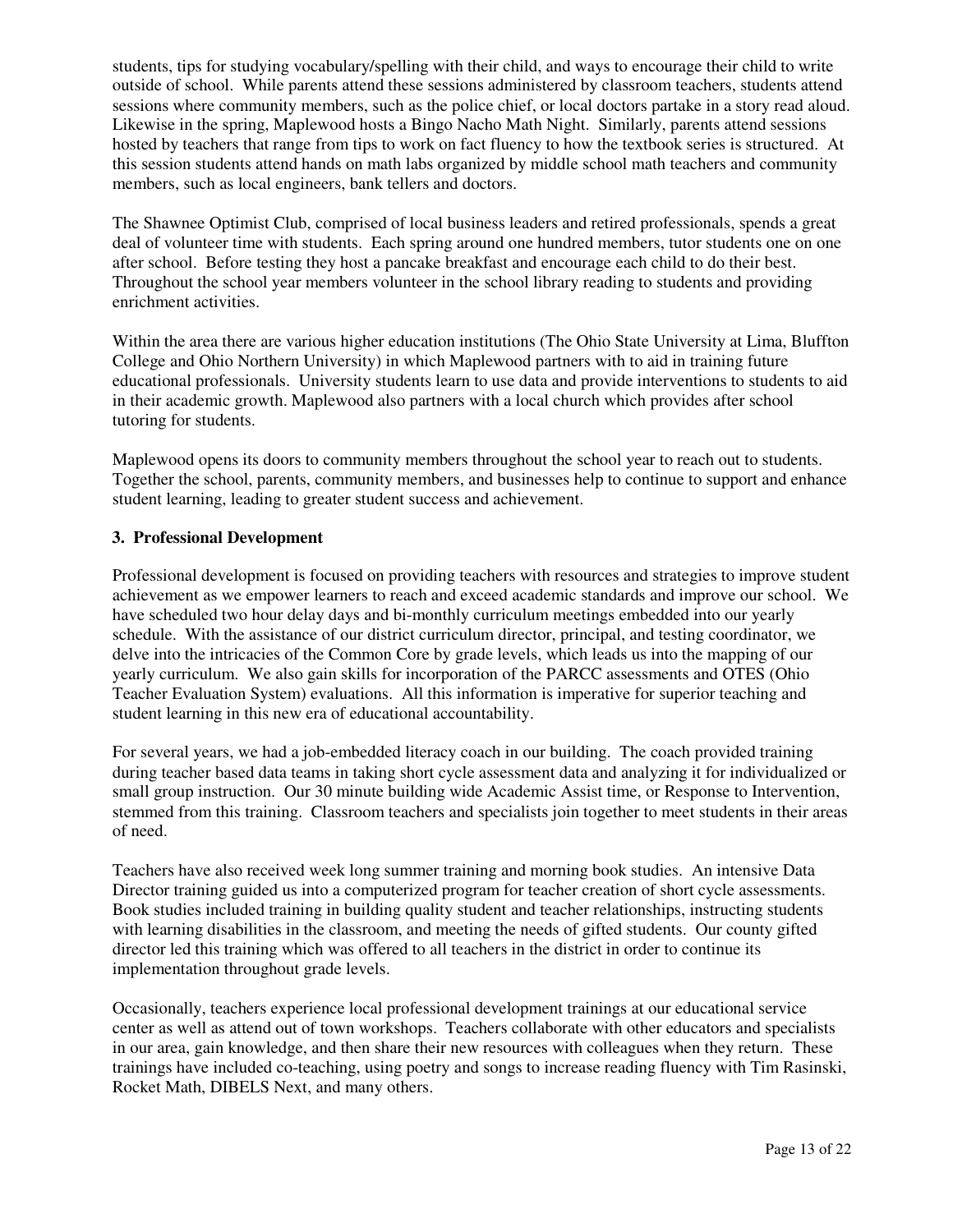Because each pod of grade level teachers has a daily common planning time, the information is carried back to our teams for further discussion. We share our thoughts, ideas, activities, and plans for implementation in our classrooms. When teachers provide quality lessons that are aligned to the standards in order to provide or exceed academic standards and increase school improvement, we see the culmination of this professional development in action.

#### **4. School Leadership**

#### School Leadership:

The school board, superintendent, curriculum director and principal work together to provide leadership at the school and district level. The school board provides resources, both human and material, so that students can receive a quality, well rounded education. The superintendent establishes a direction for the district and sets expectations. Curriculum is aligned through regular meetings with the curriculum director and professional development opportunities. Daily, the principal provides the cohesive link between district goals and the school.

The Leadership philosophy at Maplewood is to meet the academic needs of all its students through tutoring and quarterly teacher/principal meetings. These meetings focus on the academic performance of every student within the building, implementing academic interventions to those students struggling in specific curriculum areas. During this time, the teacher and principal review student data and classroom performance, to devise instructional strategies that differentiates instruction to meet the needs of all learners. The goal of the Maplewood Principal and its teachers is to avoid students being overlooked on an academic level and falling through the cracks. There is a continued effort from the teachers and principal to communicate with parents through assignment notebooks, e-mails, and phone calls home. The participation of our parents in their child's education is essential to the success of our students and their school.

Improving technology at Maplewood has been a focal point for the building principal. Resources have been allocated to provide Epson interactive projectors in all classrooms. Staff Professional Development has been ongoing to train teachers to use the projectors effectively and seamlessly. This technology has helped teachers differentiate instruction, and enables students to use a variety of learning styles.

Members of the community are invited to participate in educating their children. Various activities such as Nacho Bingo Reading and Math Nights are organized through the principal. These informative academic nights help parents to better understand how to assist their children at home. The Shawnee Optimists provide tutoring services through a volunteer program which is coordinated through the principal and Optimist President. The two work closely to facilitate program operation. Since partnering with the Optimists in 2012, Maplewood students have shown significant gains on state assessments. Finally, the Parent Teacher council provides both monetary and human resources to assist with implementation of the educational program at Maplewood Intermediate School. The principal swerves as the liaison between PTC and the Maplewood staff.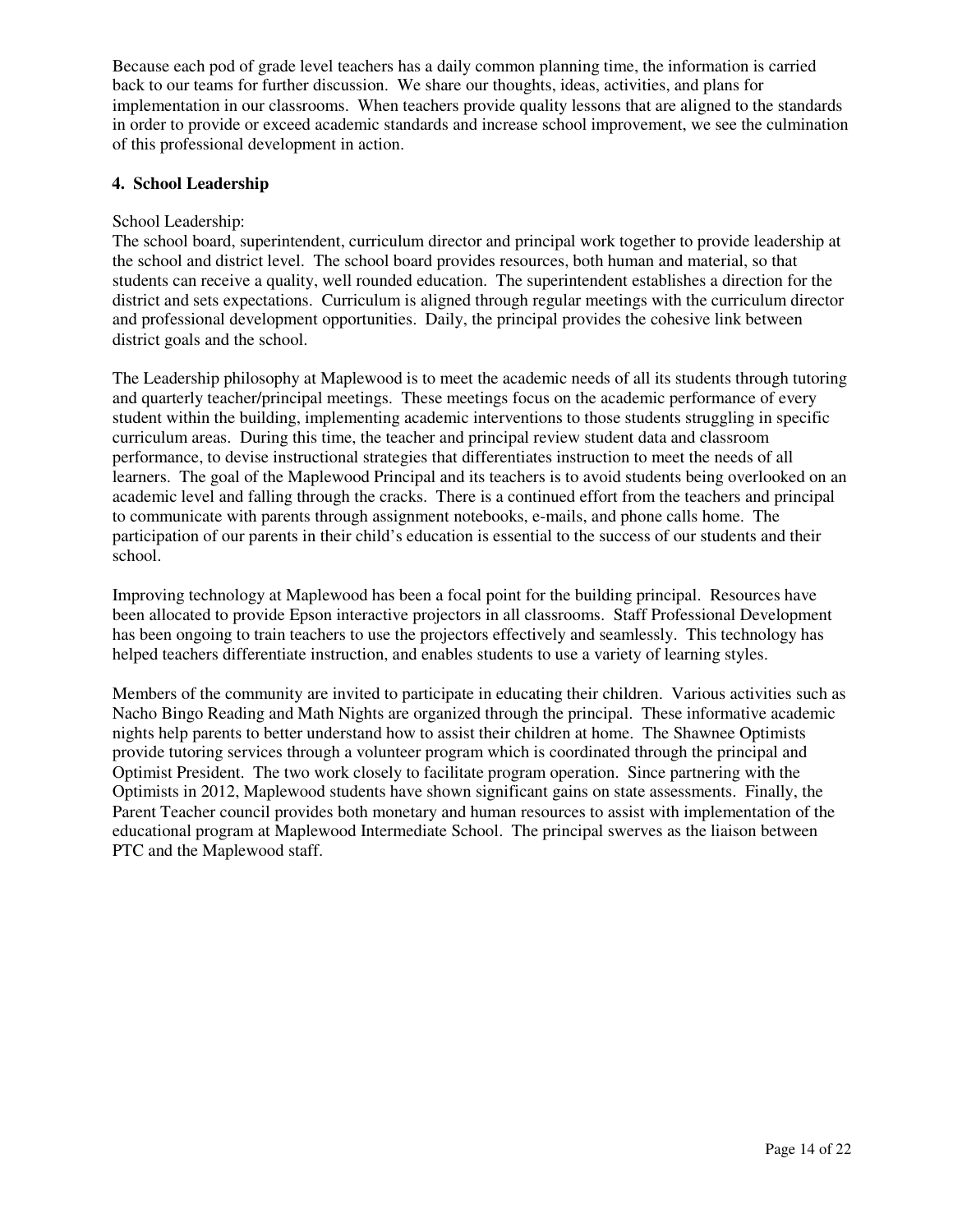## **PART VIII - ASSESSMENT RESULTS**

#### **STATE CRITERION--REFERENCED TESTS**

| <b>Subject: Math</b>                | Test:                                |
|-------------------------------------|--------------------------------------|
| <b>All Students Tested/Grade: 3</b> | <b>Edition/Publication Year: N/A</b> |
| <b>Publisher:</b>                   |                                      |

| School Year                             | 2013-2014    | 2012-2013    | 2011-2012       | 2010-2011       | 2009-2010      |
|-----------------------------------------|--------------|--------------|-----------------|-----------------|----------------|
| Testing month                           | Apr          | Apr          | Apr             | Apr             | Apr            |
| <b>SCHOOL SCORES*</b>                   |              |              |                 |                 |                |
| Proficient and above                    | 92           | 90           | 92              | 93              | 82             |
| accelerated and advanced                | 63           | 60           | $\overline{58}$ | $\overline{71}$ | 51             |
| Number of students tested               | 164          | 190          | 177             | 182             | 216            |
| Percent of total students tested        | 100          | 100          | 100             | 100             | 100            |
| Number of students tested with          |              |              |                 |                 |                |
| alternative assessment                  |              |              |                 |                 |                |
| $\overline{\%}$ of students tested with | $\mathbf{1}$ | $\mathbf{1}$ | $\mathbf{1}$    | 1               | $\overline{0}$ |
| alternative assessment                  |              |              |                 |                 |                |
| <b>SUBGROUP SCORES</b>                  |              |              |                 |                 |                |
| 1. Free and Reduced-Price               |              |              |                 |                 |                |
| Meals/Socio-Economic/                   |              |              |                 |                 |                |
| <b>Disadvantaged Students</b>           |              |              |                 |                 |                |
| Proficient and above                    | 86           | 87           | 80              | 86              | 75             |
| accelerated and advanced                | 47           | 45           | 43              | 55              | 30             |
| Number of students tested               | 51           | 60           | 51              | 56              | 73             |
| 2. Students receiving Special           |              |              |                 |                 |                |
| <b>Education</b>                        |              |              |                 |                 |                |
| Proficient and above                    |              |              |                 |                 |                |
| accelerated and advanced                |              |              |                 |                 |                |
| Number of students tested               |              |              |                 |                 |                |
| 3. English Language Learner             |              |              |                 |                 |                |
| <b>Students</b>                         |              |              |                 |                 |                |
| Proficient and above                    |              |              |                 |                 |                |
| accelerated and advanced                |              |              |                 |                 |                |
| Number of students tested               |              |              |                 |                 |                |
| 4. Hispanic or Latino                   |              |              |                 |                 |                |
| <b>Students</b>                         |              |              |                 |                 |                |
| Proficient and above                    |              |              |                 |                 |                |
| accelerated and advanced                |              |              |                 |                 |                |
| Number of students tested               |              |              |                 |                 |                |
| 5. African-American                     |              |              |                 |                 |                |
| <b>Students</b>                         |              |              |                 |                 |                |
| Proficient and above                    |              |              |                 |                 |                |
| accelerated and advanced                |              |              |                 |                 |                |
| Number of students tested               |              |              |                 |                 |                |
| <b>6. Asian Students</b>                |              |              |                 |                 |                |
| Proficient and above                    |              |              |                 |                 |                |
| accelerated and advanced                |              |              |                 |                 |                |
| Number of students tested               |              |              |                 |                 |                |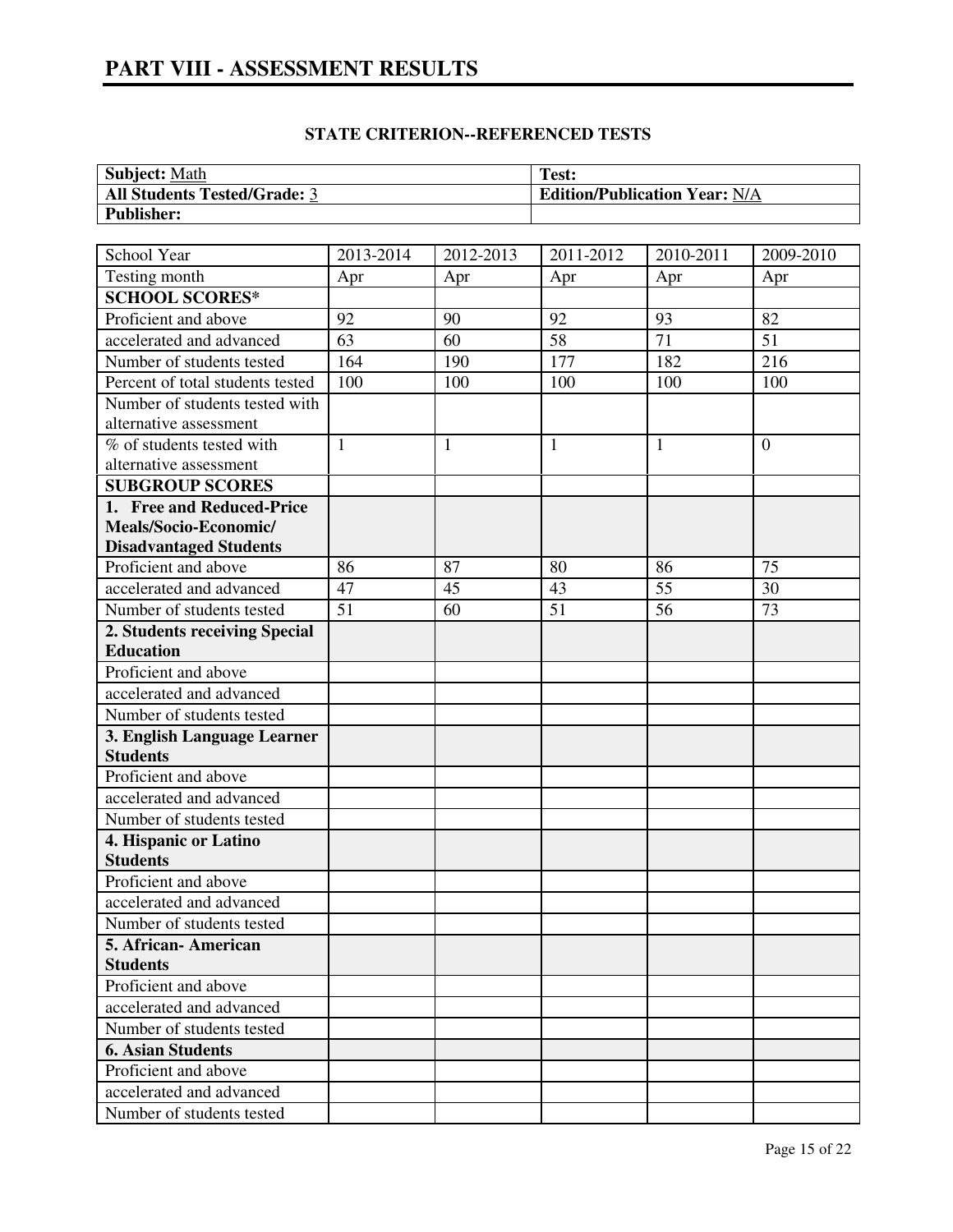| School Year                      | 2013-2014 | 2012-2013 | 2011-2012 | 2010-2011 | 2009-2010 |
|----------------------------------|-----------|-----------|-----------|-----------|-----------|
| 7. American Indian or            |           |           |           |           |           |
| <b>Alaska Native Students</b>    |           |           |           |           |           |
| Proficient and above             |           |           |           |           |           |
| accelerated and advanced         |           |           |           |           |           |
| Number of students tested        |           |           |           |           |           |
| 8. Native Hawaiian or other      |           |           |           |           |           |
| <b>Pacific Islander Students</b> |           |           |           |           |           |
| Proficient and above             |           |           |           |           |           |
| accelerated and advanced         |           |           |           |           |           |
| Number of students tested        |           |           |           |           |           |
| 9. White Students                |           |           |           |           |           |
| Proficient and above             | 94        | 92        | 92        | 92        | 84        |
| accelerated and advanced         | 66        | 62        | 57        | 57        | 53        |
| Number of students tested        | 140       | 160       | 143       | 162       | 176       |
| <b>10. Two or More Races</b>     |           |           |           |           |           |
| identified Students              |           |           |           |           |           |
| Proficient and above             |           |           |           |           |           |
| accelerated and advanced         |           |           |           |           |           |
| Number of students tested        |           |           |           |           |           |
| 11. Other 1: Other 1             |           |           |           |           |           |
| Proficient and above             |           |           |           |           |           |
| accelerated and advanced         |           |           |           |           |           |
| Number of students tested        |           |           |           |           |           |
| 12. Other 2: Other 2             |           |           |           |           |           |
| Proficient and above             |           |           |           |           |           |
| accelerated and advanced         |           |           |           |           |           |
| Number of students tested        |           |           |           |           |           |
| 13. Other 3: Other 3             |           |           |           |           |           |
| Proficient and above             |           |           |           |           |           |
| accelerated and advanced         |           |           |           |           |           |
| Number of students tested        |           |           |           |           |           |

**NOTES:**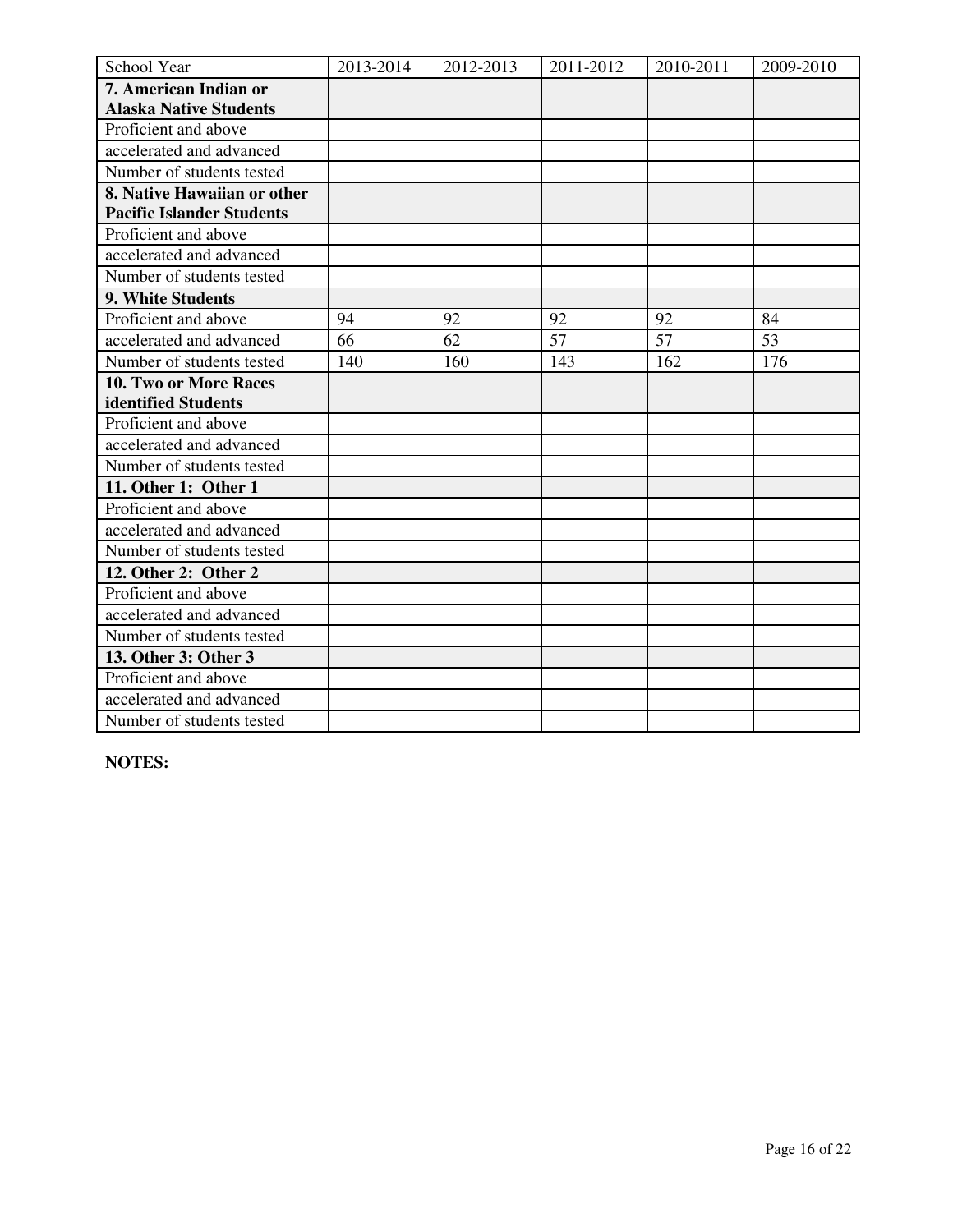#### **STATE CRITERION--REFERENCED TESTS**

| <b>Subject: Math</b>                | Test:                                |
|-------------------------------------|--------------------------------------|
| <b>All Students Tested/Grade: 4</b> | <b>Edition/Publication Year: N/A</b> |
| <b>Publisher:</b>                   |                                      |

| School Year                                            | 2013-2014    | 2012-2013 | 2011-2012    | 2010-2011      | 2009-2010      |
|--------------------------------------------------------|--------------|-----------|--------------|----------------|----------------|
| Testing month                                          | Apr          | Apr       | Apr          | Apr            | Apr            |
| <b>SCHOOL SCORES*</b>                                  |              |           |              |                |                |
| Proficient and above                                   | 95           | 96        | 94           | 86             | 85             |
| accelerated and advanced                               | 71           | 74        | 65           | 54             | 54             |
| Number of students tested                              | 202          | 172       | 184          | 211            | 205            |
| Percent of total students tested                       | 100          | 100       | 100          | 100            | 100            |
| Number of students tested with                         |              |           |              |                |                |
| alternative assessment                                 |              |           |              |                |                |
| % of students tested with                              | $\mathbf{1}$ | 1         | $\mathbf{1}$ | $\overline{0}$ | $\overline{2}$ |
| alternative assessment                                 |              |           |              |                |                |
| <b>SUBGROUP SCORES</b>                                 |              |           |              |                |                |
| 1. Free and Reduced-Price                              |              |           |              |                |                |
| Meals/Socio-Economic/                                  |              |           |              |                |                |
| <b>Disadvantaged Students</b>                          |              |           |              |                |                |
| Proficient and above                                   | 94           | 90        | 85           | 75             | 76             |
| accelerated and advanced                               | 59           | 67        | 41           | 33             | 36             |
| Number of students tested                              | 63           | 45        | 59           | 72             | 76             |
| 2. Students receiving Special                          |              |           |              |                |                |
| <b>Education</b>                                       |              |           |              |                |                |
| Proficient and above                                   |              |           |              |                |                |
| accelerated and advanced                               |              |           |              |                |                |
| Number of students tested                              |              |           |              |                |                |
| 3. English Language Learner                            |              |           |              |                |                |
| <b>Students</b>                                        |              |           |              |                |                |
| Proficient and above                                   |              |           |              |                |                |
| accelerated and advanced                               |              |           |              |                |                |
| Number of students tested                              |              |           |              |                |                |
| 4. Hispanic or Latino                                  |              |           |              |                |                |
| <b>Students</b>                                        |              |           |              |                |                |
| Proficient and above                                   |              |           |              |                |                |
| accelerated and advanced                               |              |           |              |                |                |
| Number of students tested                              |              |           |              |                |                |
| 5. African- American                                   |              |           |              |                |                |
| <b>Students</b>                                        |              |           |              |                |                |
| Proficient and above                                   |              |           |              |                |                |
| accelerated and advanced                               |              |           |              |                |                |
| Number of students tested                              |              |           |              |                |                |
| <b>6. Asian Students</b>                               |              |           |              |                |                |
| Proficient and above                                   |              |           |              |                |                |
| accelerated and advanced                               |              |           |              |                |                |
| Number of students tested                              |              |           |              |                |                |
| 7. American Indian or<br><b>Alaska Native Students</b> |              |           |              |                |                |
| Proficient and above                                   |              |           |              |                |                |
| accelerated and advanced                               |              |           |              |                |                |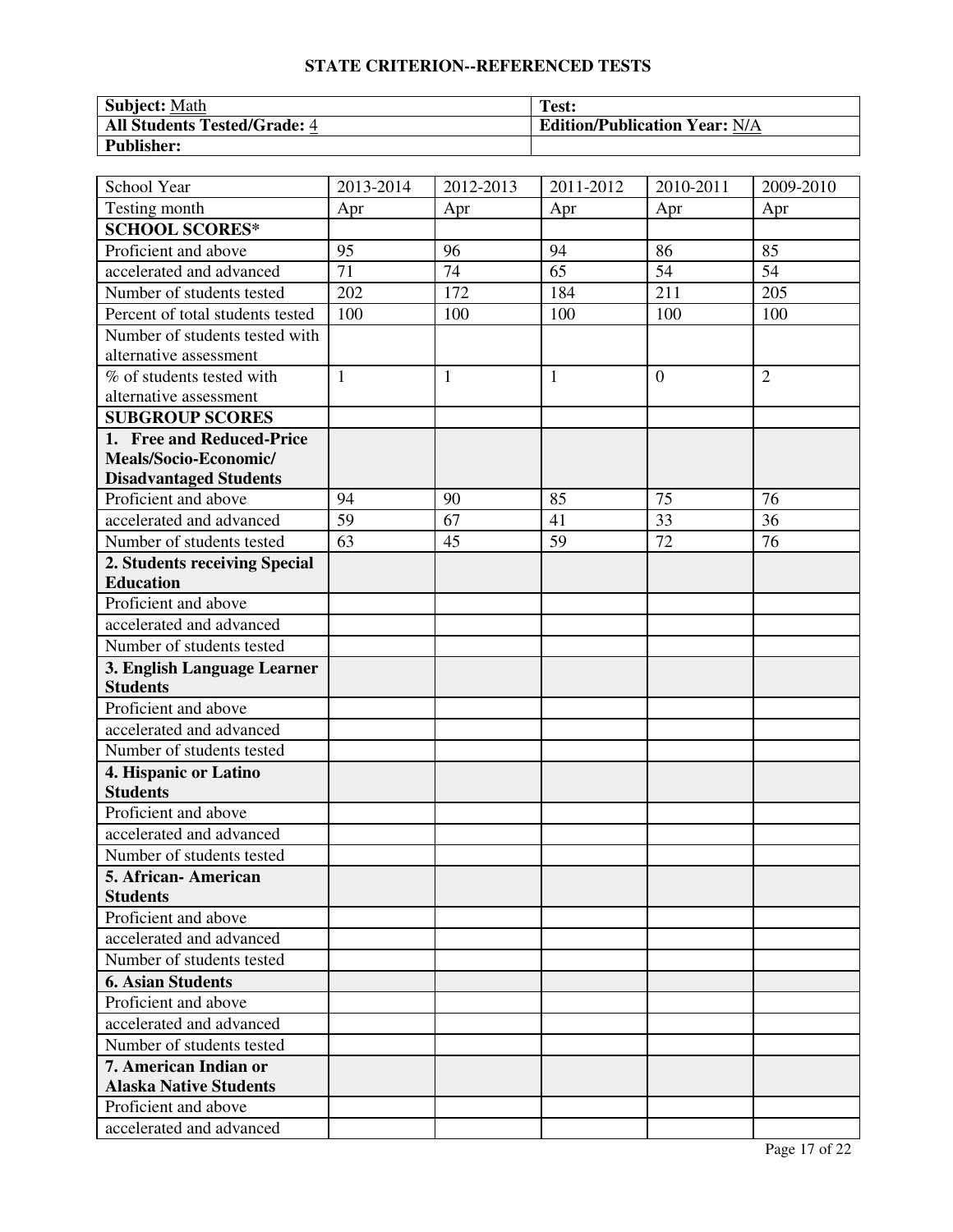| School Year                      | 2013-2014 | 2012-2013 | 2011-2012 | 2010-2011 | 2009-2010 |
|----------------------------------|-----------|-----------|-----------|-----------|-----------|
| Number of students tested        |           |           |           |           |           |
| 8. Native Hawaiian or other      |           |           |           |           |           |
| <b>Pacific Islander Students</b> |           |           |           |           |           |
| Proficient and above             |           |           |           |           |           |
| accelerated and advanced         |           |           |           |           |           |
| Number of students tested        |           |           |           |           |           |
| 9. White Students                |           |           |           |           |           |
| Proficient and above             | 96        | 97        | 95        | 88        | 88        |
| accelerated and advanced         | 73        | 74        | 67        | 55        | 55        |
| Number of students tested        | 164       | 134       | 164       | 172       | 191       |
| 10. Two or More Races            |           |           |           |           |           |
| identified Students              |           |           |           |           |           |
| Proficient and above             |           |           |           |           |           |
| accelerated and advanced         |           |           |           |           |           |
| Number of students tested        |           |           |           |           |           |
| 11. Other 1: Other 1             |           |           |           |           |           |
| Proficient and above             |           |           |           |           |           |
| accelerated and advanced         |           |           |           |           |           |
| Number of students tested        |           |           |           |           |           |
| 12. Other 2: Other 2             |           |           |           |           |           |
| Proficient and above             |           |           |           |           |           |
| accelerated and advanced         |           |           |           |           |           |
| Number of students tested        |           |           |           |           |           |
| 13. Other 3: Other 3             |           |           |           |           |           |
| Proficient and above             |           |           |           |           |           |
| accelerated and advanced         |           |           |           |           |           |
| Number of students tested        |           |           |           |           |           |

**NOTES:**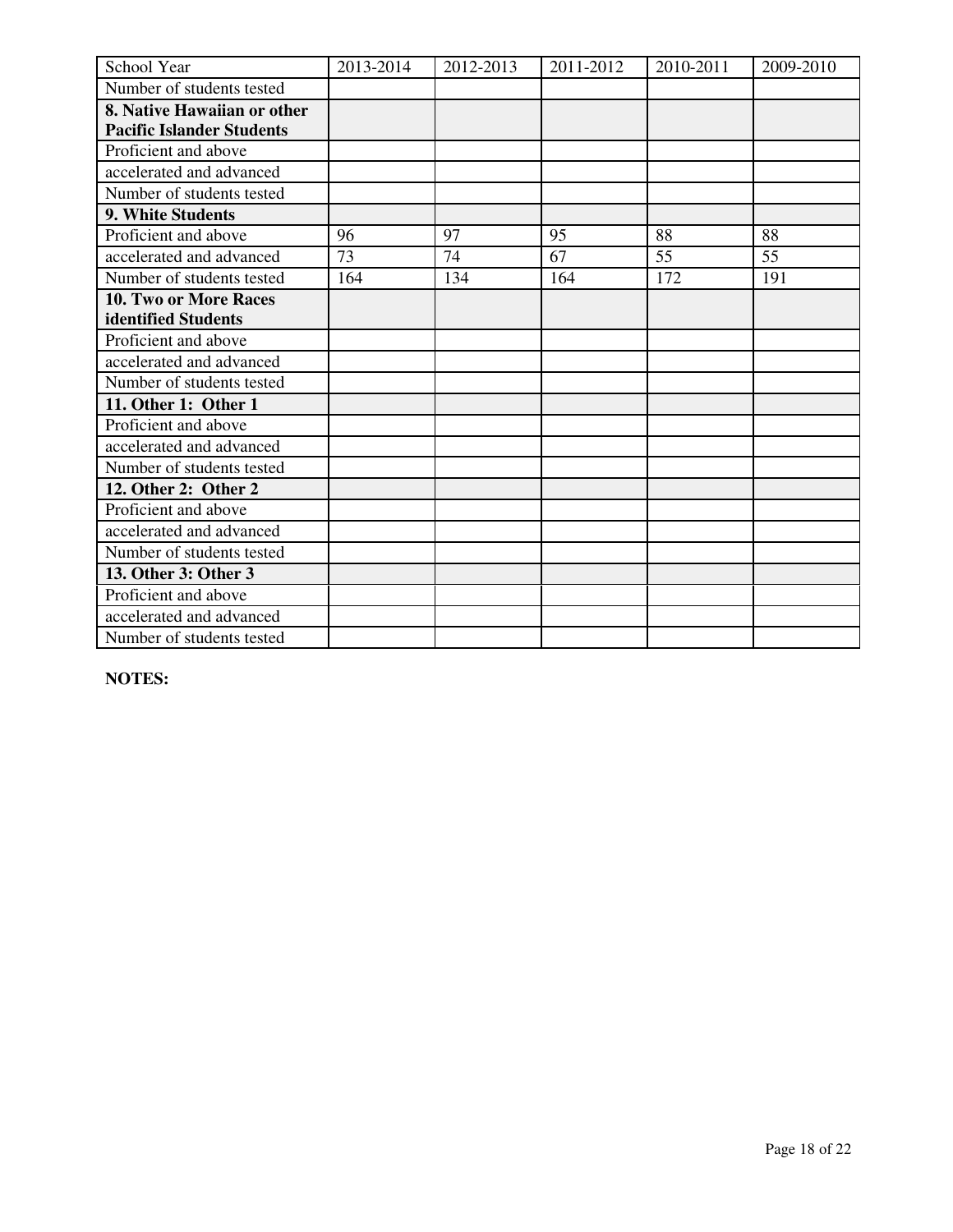#### **STATE CRITERION--REFERENCED TESTS**

| <b>Subject:</b> Reading/ELA         | Test:                                |
|-------------------------------------|--------------------------------------|
| <b>All Students Tested/Grade: 3</b> | <b>Edition/Publication Year: N/A</b> |
| <b>Publisher:</b>                   |                                      |

| School Year                      | 2013-2014    | 2012-2013 | 2011-2012    | 2010-2011    | 2009-2010      |
|----------------------------------|--------------|-----------|--------------|--------------|----------------|
| Testing month                    | Apr          | Apr       | Apr          | Apr          | Apr            |
| <b>SCHOOL SCORES*</b>            |              |           |              |              |                |
| Proficient and above             | 97           | 94        | 92           | 94           | 87             |
| accelerated and advanced         | 85           | 80        | 80           | 84           | 76             |
| Number of students tested        | 164          | 190       | 177          | 182          | 216            |
| Percent of total students tested | 100          | 100       | 100          | 100          | 100            |
| Number of students tested with   |              |           |              |              |                |
| alternative assessment           |              |           |              |              |                |
| % of students tested with        | $\mathbf{1}$ | 1         | $\mathbf{1}$ | $\mathbf{1}$ | $\overline{0}$ |
| alternative assessment           |              |           |              |              |                |
| <b>SUBGROUP SCORES</b>           |              |           |              |              |                |
| 1. Free and Reduced-Price        |              |           |              |              |                |
| Meals/Socio-Economic/            |              |           |              |              |                |
| <b>Disadvantaged Students</b>    |              |           |              |              |                |
| Proficient and above             | 94           | 88        | 78           | 86           | 81             |
| accelerated and advanced         | 71           | 70        | 67           | 73           | 59             |
| Number of students tested        | 51           | 60        | 51           | 56           | 73             |
| 2. Students receiving Special    |              |           |              |              |                |
| <b>Education</b>                 |              |           |              |              |                |
| Proficient and above             |              |           |              |              |                |
| accelerated and advanced         |              |           |              |              |                |
| Number of students tested        |              |           |              |              |                |
| 3. English Language Learner      |              |           |              |              |                |
| <b>Students</b>                  |              |           |              |              |                |
| Proficient and above             |              |           |              |              |                |
| accelerated and advanced         |              |           |              |              |                |
| Number of students tested        |              |           |              |              |                |
| 4. Hispanic or Latino            |              |           |              |              |                |
| <b>Students</b>                  |              |           |              |              |                |
| Proficient and above             |              |           |              |              |                |
| accelerated and advanced         |              |           |              |              |                |
| Number of students tested        |              |           |              |              |                |
| 5. African- American             |              |           |              |              |                |
| <b>Students</b>                  |              |           |              |              |                |
| Proficient and above             |              |           |              |              |                |
| accelerated and advanced         |              |           |              |              |                |
| Number of students tested        |              |           |              |              |                |
| <b>6. Asian Students</b>         |              |           |              |              |                |
| Proficient and above             |              |           |              |              |                |
| accelerated and advanced         |              |           |              |              |                |
| Number of students tested        |              |           |              |              |                |
| 7. American Indian or            |              |           |              |              |                |
| <b>Alaska Native Students</b>    |              |           |              |              |                |
| Proficient and above             |              |           |              |              |                |
| accelerated and advanced         |              |           |              |              |                |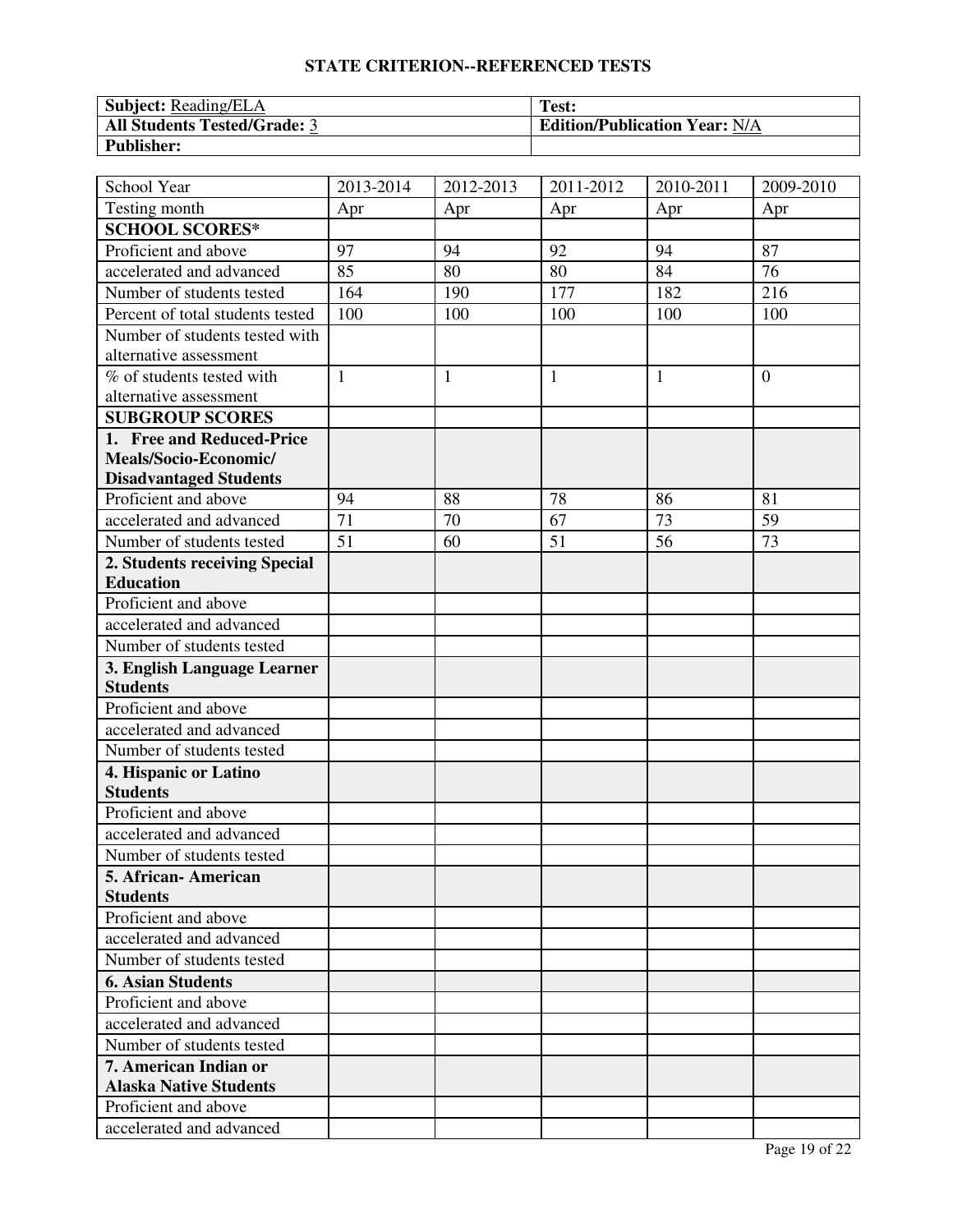| School Year                      | 2013-2014 | 2012-2013 | 2011-2012 | 2010-2011 | 2009-2010 |
|----------------------------------|-----------|-----------|-----------|-----------|-----------|
| Number of students tested        |           |           |           |           |           |
| 8. Native Hawaiian or other      |           |           |           |           |           |
| <b>Pacific Islander Students</b> |           |           |           |           |           |
| Proficient and above             |           |           |           |           |           |
| accelerated and advanced         |           |           |           |           |           |
| Number of students tested        |           |           |           |           |           |
| 9. White Students                |           |           |           |           |           |
| Proficient and above             | 98        | 95        | 92        | 94        | 88        |
| accelerated and advanced         | 89        | 83        | 82        | 86        | 76        |
| Number of students tested        | 140       | 160       | 143       | 162       | 176       |
| <b>10. Two or More Races</b>     |           |           |           |           |           |
| identified Students              |           |           |           |           |           |
| Proficient and above             |           |           |           |           |           |
| accelerated and advanced         |           |           |           |           |           |
| Number of students tested        |           |           |           |           |           |
| 11. Other 1: Other 1             |           |           |           |           |           |
| Proficient and above             |           |           |           |           |           |
| accelerated and advanced         |           |           |           |           |           |
| Number of students tested        |           |           |           |           |           |
| 12. Other 2: Other 2             |           |           |           |           |           |
| Proficient and above             |           |           |           |           |           |
| accelerated and advanced         |           |           |           |           |           |
| Number of students tested        |           |           |           |           |           |
| 13. Other 3: Other 3             |           |           |           |           |           |
| Proficient and above             |           |           |           |           |           |
| accelerated and advanced         |           |           |           |           |           |
| Number of students tested        |           |           |           |           |           |

**NOTES:**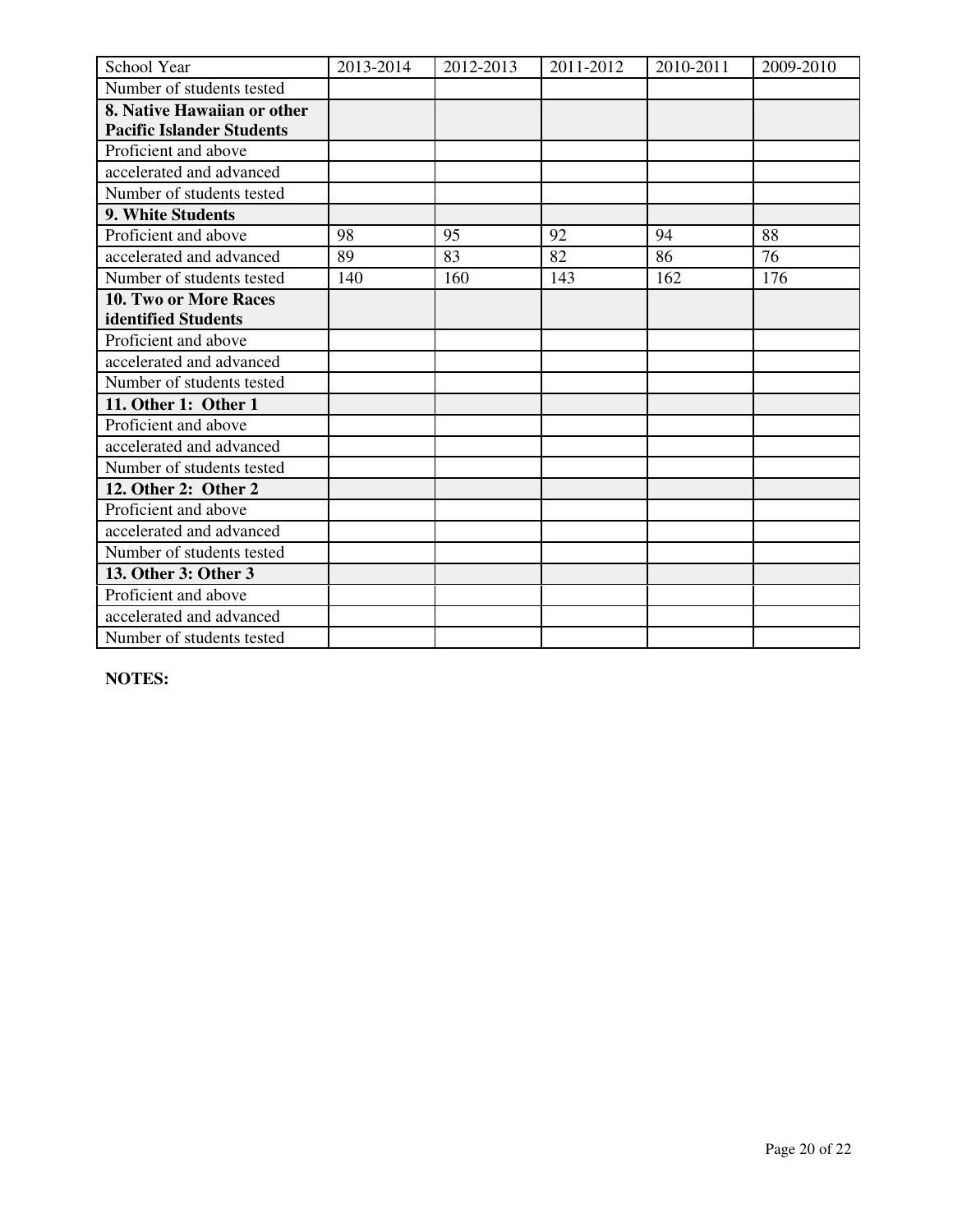#### **STATE CRITERION--REFERENCED TESTS**

| <b>Subject: Reading/ELA</b>         | Test:                                |
|-------------------------------------|--------------------------------------|
| <b>All Students Tested/Grade: 4</b> | <b>Edition/Publication Year: N/A</b> |
| <b>Publisher:</b>                   |                                      |

| School Year                                            | 2013-2014    | 2012-2013 | 2011-2012    | $\overline{20}10 - 2011$ | 2009-2010      |
|--------------------------------------------------------|--------------|-----------|--------------|--------------------------|----------------|
| Testing month                                          | Apr          | Apr       | Apr          | Apr                      | Apr            |
| <b>SCHOOL SCORES*</b>                                  |              |           |              |                          |                |
| Proficient and above                                   | 97           | 97        | 96           | 93                       | 88             |
| accelerated and advanced                               | 66           | 64        | 59           | 55                       | 45             |
| Number of students tested                              | 202          | 173       | 184          | 211                      | 205            |
| Percent of total students tested                       | 100          | 100       | 100          | 100                      | 100            |
| Number of students tested with                         |              |           |              |                          |                |
| alternative assessment                                 |              |           |              |                          |                |
| % of students tested with                              | $\mathbf{1}$ | 1         | $\mathbf{1}$ | $\overline{0}$           | $\overline{2}$ |
| alternative assessment                                 |              |           |              |                          |                |
| <b>SUBGROUP SCORES</b>                                 |              |           |              |                          |                |
| 1. Free and Reduced-Price                              |              |           |              |                          |                |
| Meals/Socio-Economic/                                  |              |           |              |                          |                |
| <b>Disadvantaged Students</b>                          |              |           |              |                          |                |
| Proficient and above                                   | 95           | 96        | 92           | 86                       | 76             |
| accelerated and advanced                               | 52           | 49        | 49           | 31                       | 28             |
| Number of students tested                              | 63           | 45        | 59           | 72                       | 76             |
| 2. Students receiving Special                          |              |           |              |                          |                |
| <b>Education</b>                                       |              |           |              |                          |                |
| Proficient and above                                   |              |           |              |                          |                |
| accelerated and advanced                               |              |           |              |                          |                |
| Number of students tested                              |              |           |              |                          |                |
| 3. English Language Learner                            |              |           |              |                          |                |
| <b>Students</b>                                        |              |           |              |                          |                |
| Proficient and above                                   |              |           |              |                          |                |
| accelerated and advanced                               |              |           |              |                          |                |
| Number of students tested                              |              |           |              |                          |                |
| 4. Hispanic or Latino                                  |              |           |              |                          |                |
| <b>Students</b>                                        |              |           |              |                          |                |
| Proficient and above                                   |              |           |              |                          |                |
| accelerated and advanced                               |              |           |              |                          |                |
| Number of students tested                              |              |           |              |                          |                |
| 5. African- American                                   |              |           |              |                          |                |
| <b>Students</b>                                        |              |           |              |                          |                |
| Proficient and above                                   |              |           |              |                          |                |
| accelerated and advanced                               |              |           |              |                          |                |
| Number of students tested                              |              |           |              |                          |                |
| <b>6. Asian Students</b>                               |              |           |              |                          |                |
| Proficient and above                                   |              |           |              |                          |                |
| accelerated and advanced                               |              |           |              |                          |                |
| Number of students tested                              |              |           |              |                          |                |
| 7. American Indian or<br><b>Alaska Native Students</b> |              |           |              |                          |                |
| Proficient and above                                   |              |           |              |                          |                |
| accelerated and advanced                               |              |           |              |                          |                |